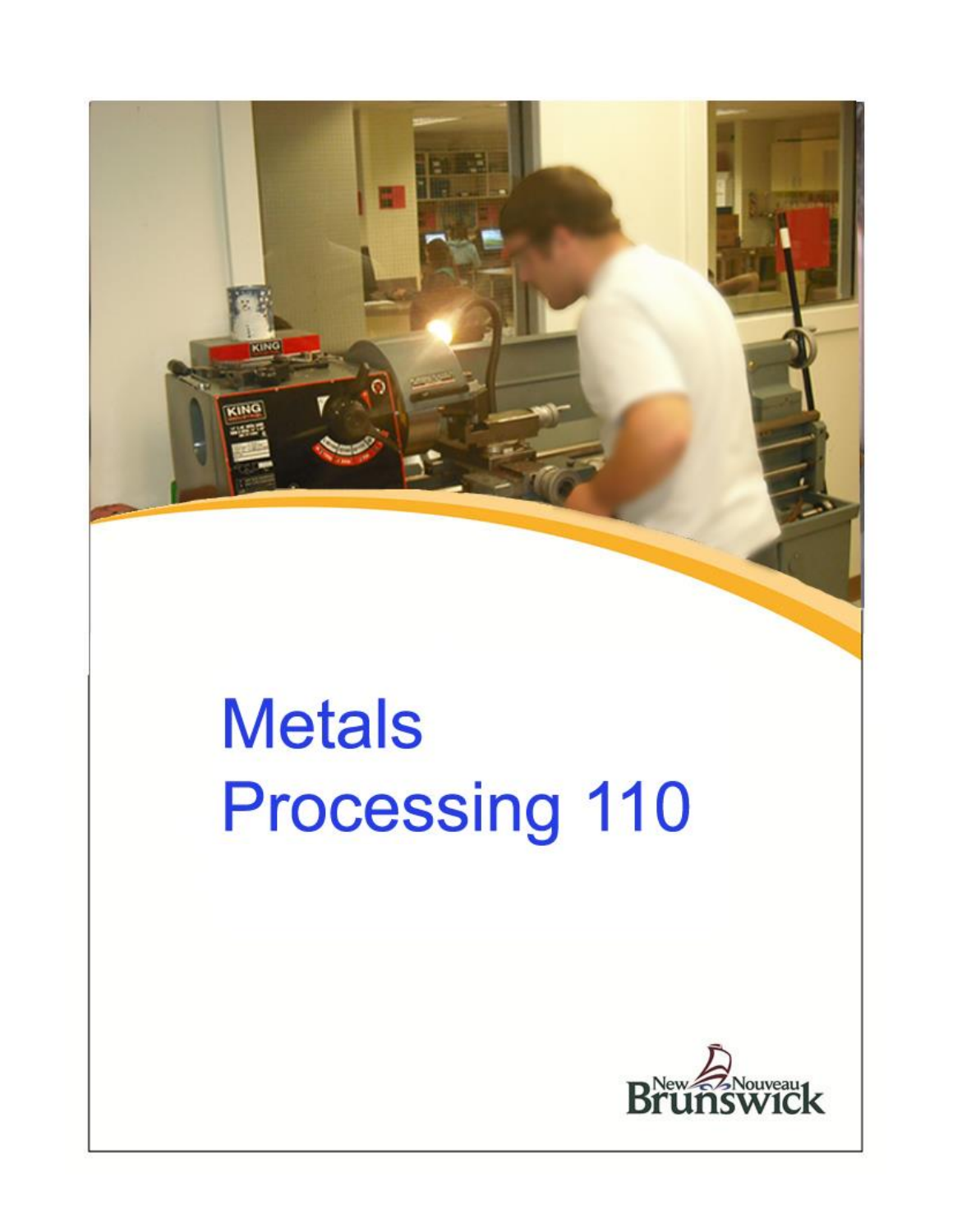# Acknowledgements

It is with appreciation that we acknowledge the work of the following educators in the preparation of this curriculum.

- Keith Armstrong Anglophone School District (South)
- Brice Betts Anglophone School District (East)
- Randy Campbell Anglophone School District (North)
- Russell Dickinson Anglophone School District (West)
- Kirby Gordon Anglophone School District (South)
- Brian Gray Education and Early Childhood Development
- Darren Hanscomb Anglophone School District (West)
- Jeff Murch Anglophone School District (West)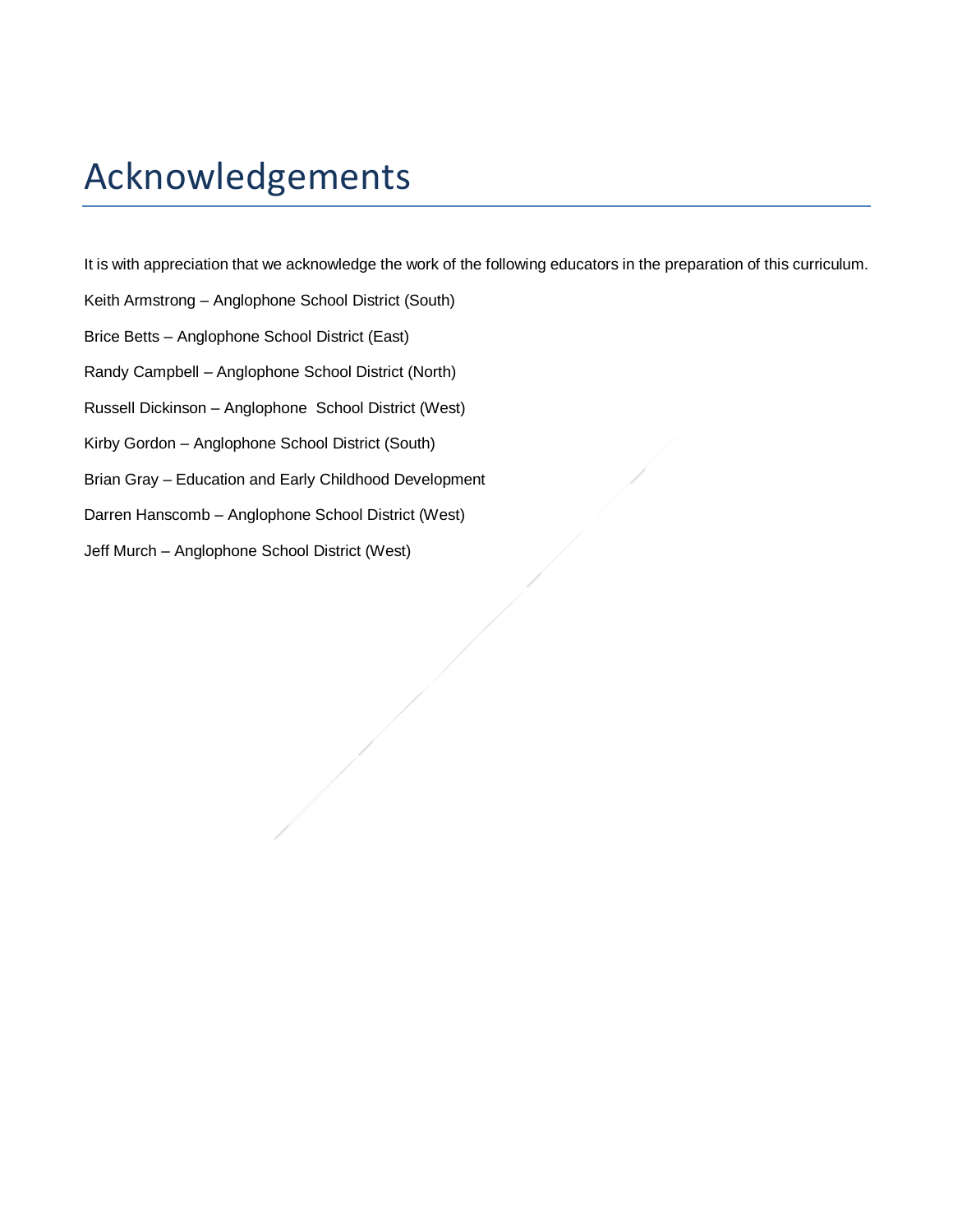# **Table of Contents**

| $\overline{2}$<br>3        |
|----------------------------|
| 4                          |
| 10                         |
| 10<br>14<br>16<br>18<br>20 |
| 21<br>21<br>22<br>23<br>24 |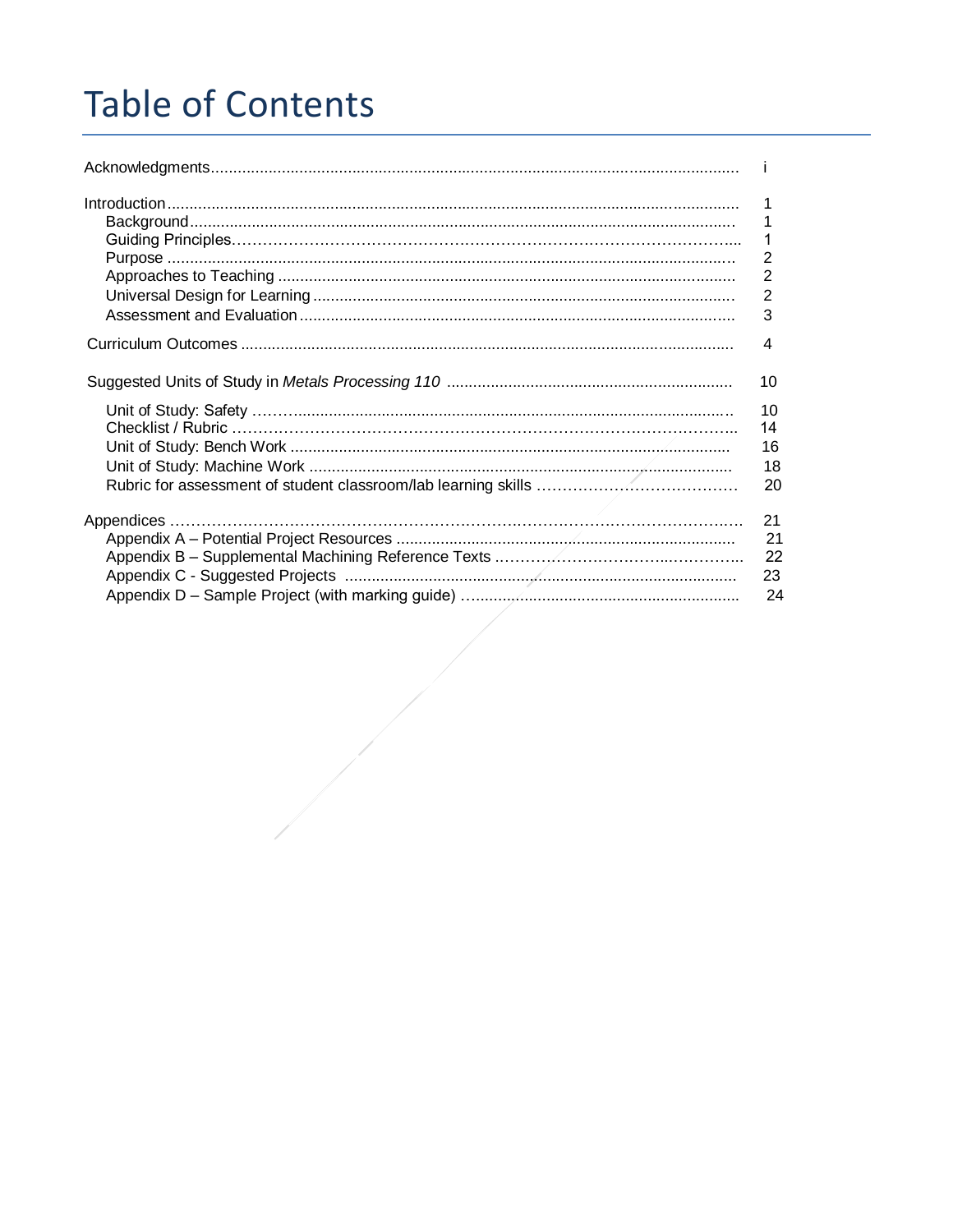# Introduction

### **Background**

Metal Processing 110 introduces students to applications of math, drafting and manufacturing processes. Students develop the dexterity required to safely operate hand tools & stationary equipment. Throughout the course, students are presented with problems that require literacy/math/science skills, and challenge logic comprehension to build and manufacture products/components for almost unlimited applications. Throughout the course, students will be presented with authentic situations in which they will make use of grade appropriate math and science skills/knowledge. They will also need to call on their problem-solving skills, logical-thinking, spatial-relations and tool skills. This course prepares students to enter professions that require critical thinking to design, evaluate and/or work with people to build devices and building components. Students will learn valuable safety procedures and tool skills.

In order to successfully achieve the goals set forth by this curriculum, class size is limited to a maximum of twenty (20) students. It must be noted that the class size may be further limited based on the physical space available to offer a safe working environment for our students.

It is highly recommended that instructors of this course have relevant knowledge and experience with the safe use of hand and machine tools as required in this curriculum.

### **Guiding Principles**

Metals Processing 110 curriculum and resources focus on having students become …

| <b>Guiding Principles</b>                                                                                                                                                                                                                                                                                                                                                                                                                                                                            | Look For                                                                                                                                                                                                                                                                                                                                                                                                                                                                                                                                                                                                                                                              |
|------------------------------------------------------------------------------------------------------------------------------------------------------------------------------------------------------------------------------------------------------------------------------------------------------------------------------------------------------------------------------------------------------------------------------------------------------------------------------------------------------|-----------------------------------------------------------------------------------------------------------------------------------------------------------------------------------------------------------------------------------------------------------------------------------------------------------------------------------------------------------------------------------------------------------------------------------------------------------------------------------------------------------------------------------------------------------------------------------------------------------------------------------------------------------------------|
| Projects are to reflect<br>$\bullet$<br>students'/communities' reality<br>Students are to engage in cross-curricular<br>$\bullet$<br>activities<br>Authentic applications of literacy and<br>$\bullet$<br>numeracy will be evident<br>Instruction will be both theory-based and<br>$\bullet$<br>application-based<br>Safety will be afforded the utmost respect<br>$\bullet$<br>at all times<br>Students' awareness of how things are<br>$\bullet$<br>made will be broadened throught this<br>course | Safety protocols & procedures for working<br>in a trades environment<br>Dexterity (hand tools coordination)<br>Precision in measurement (in conjuction<br>with the use of tools)<br>Computational skills (numbers/drawings<br>to finished product and vice versa)<br>Numeracy comprehension (in conjuction<br>with the use of materials/tools)<br>Literacy comprehension (in conjuction<br>with the research and presentation of<br>safety/materials/tools/etc.)<br>Development of understanding of the<br>trade options available<br>Student understanding of how metals<br>$\bullet$<br>processing is, at the very least, at the<br>base of most manufactured goods |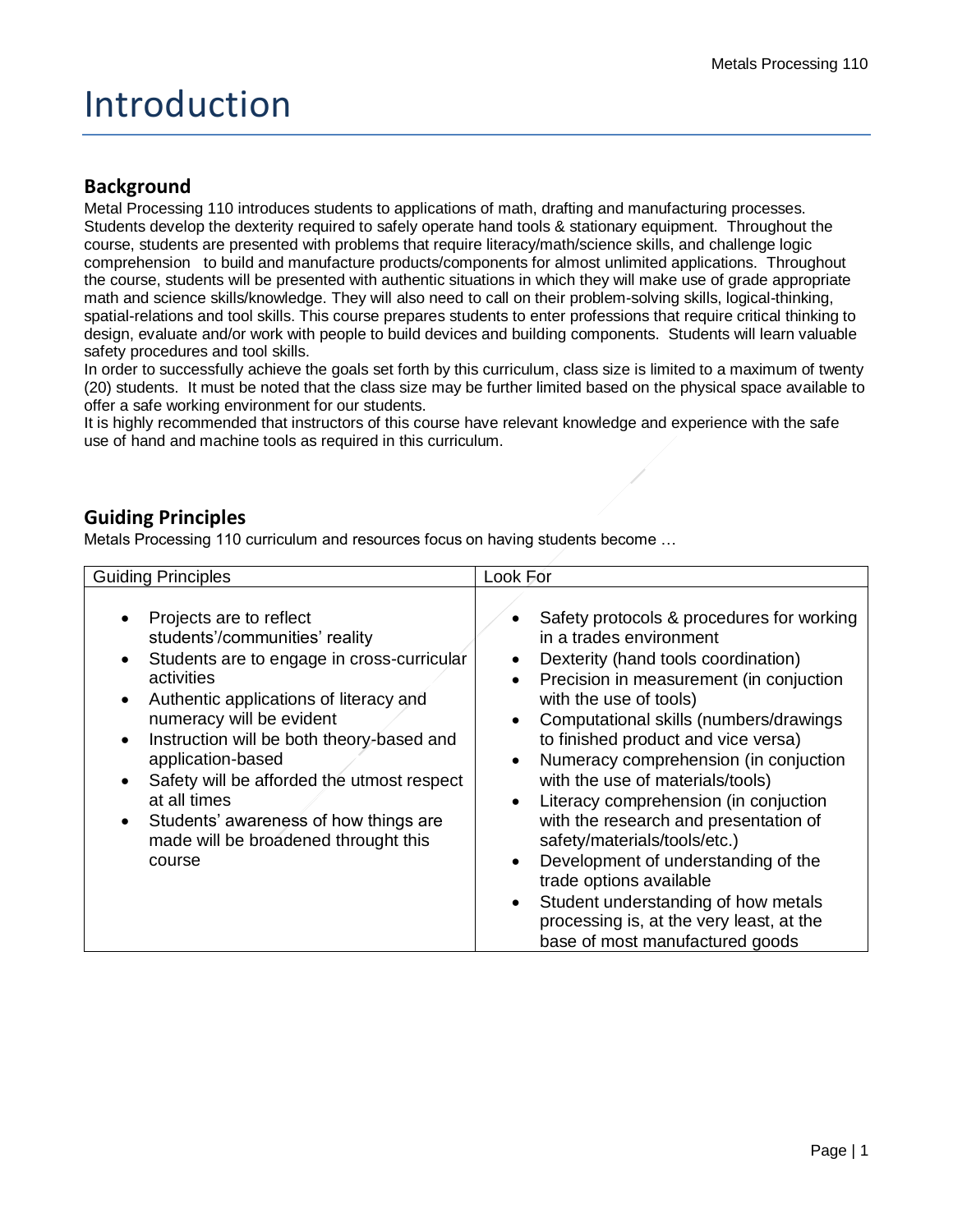### **Purpose**

Metals Processing 110 presents opportunities for students to use math and science in relevant and interesting ways. This production-orientated course integrates concepts of appropriate material selection, significance of design, appropriate levels of precision, and the necessity to learn and adhere to safe practices when using hand tools and stationary equipment.

This course encourages students to use and develop the right side of the brain (expressive and creative side) while incorporating the analytical skills required to design and build products. Students will learn skills required to manipulate hand tools and stationary equipment, in addition to precision skills and opportunities to practice creativity.

Metals Processing 110 focuses on building transferable skill sets useful to students who are planning to enter postsecondary education in the fields of engineering, mechanical technology, industrial mechanics, machinists, computer numerical control, welders/fitters, plumbing and heating, automotive, heavy equipment, or virtually any trade.

Numeracy and literacy are important components of this course. To cultivate numeracy and literacy skills, students will demonstrate proper evidence of planning through the use of written instructions, planning sessions, drafting of project designs, and layout of metals projects.

Students will practice reading and viewing strategies when reviewing materials to be shaped through the use of hand tools and stationary equipment. Writing and representing will be practiced when students describe the operations followed to manipulate machinery to produce products.

### **Approaches to Teaching**

New Brunswick is committed to the implementation of inclusionary practices in all courses. Metals Processing 110 allows students to assume responsibility for their own learning by using real world applications in a variety of learning methods including, but not limited to: problem-based learning, scaffolding, step-by-step tutorials/mini assignments and inquiry-based learning. Inquiry-based learning is a complex process where students formulate questions, investigate to find answers, build new understandings / meanings / knowledge, and then communicate their learning to others. In classrooms where teachers emphasize inquiry-based learning, students are actively involved in solving authentic (real-life) problems within the context of the curriculum and/or community.

This curriculum assumes 90 hours of classroom instruction and learning experiences, a semester-long program. With anticipated interruptions to this time, it is essential that teachers consider an appropriate distribution of time for the specific outcomes. An integrated approach through the suggested units will allow for flexible attention to a number of outcomes within individual learning experiences and needs. It is expected that teachers will differentiate projects as required.

### **Universal Design for Learning**

The New Brunswick Department of Education and Early Childhood Development's definition of inclusion states that every child has the right to expect that … his or her learning outcomes, instruction, assessment, interventions, accommodations, modifications, supports, adaptations, additional resources and learning environment will be designed to respect his or her learning style, needs and strengths.

Universal Design for Learning is a "framework for guiding educational practice that provides flexibility in the ways information is presented, in the ways students respond or demonstrate knowledge and skills, and in the ways students are engaged. It also "...reduces barriers in instruction, provides appropriate accommodations, supports, and challenges, and maintains high achievement expectations for all students, including students with disabilities and students who are limited English proficient." (CAST 2011).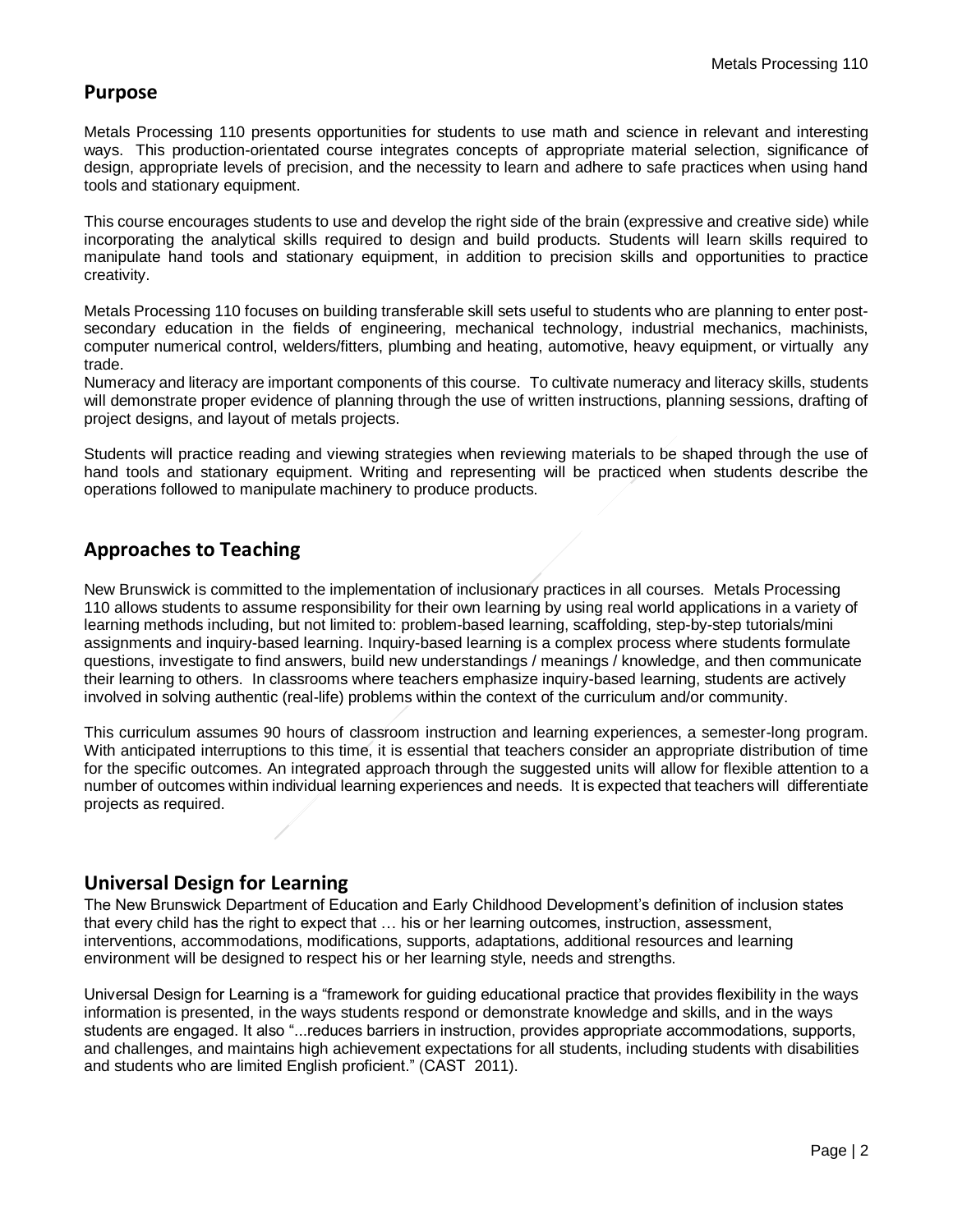In an effort to build on the established practice of differentiation in education, the Department of Education and Early Childhood Development supports *Universal Design for Learning* for all students. New Brunswick curricula are created with universal design for learning principles in mind. Outcomes are written so that students may access and represent their learning in a variety of ways, through a variety of modes. Three tenets of universal design inform the design of this curriculum. Teachers are encouraged to follow these principles as they plan and evaluate learning experiences for their students:

- **Multiple means of representation**: provide diverse learners options for acquiring information and knowledge
- **Multiple means of action and expression**: provide learners options for demonstrating what they know
- **Multiple means of engagement**: tap into learners' interests, offer appropriate challenges, and increase motivation

For further information on *Universal Design for Learning*, view online information at<http://www.cast.org/> .

### **Assessment and Evaluation**

Assessment is the systematic gathering of information about what students know and are able to do. Student performance is assessed using the information collected during the evaluation process. *Metals Processing 110* is conducive to the principles of Universal Design for Learning. Teachers are encouraged to accept multiple means of representation of student learning. Students are also encouraged to monitor their own progress through selfassessment strategies using goal setting and rubrics.

It is recognized that summative evaluation is usually required in the form of an overall mark for a course of study and rubrics are recommended for this task. Teachers should use checklists and rubrics as an assessment strategy. Sample checklists and rubrics are included in this document as a suggested guideline. These examplars are intended to establish a standard of learning for students to achieve. Because student achievement levels may vary from class to class, this provides an application of **UDL** by heightening the engagement of the students by communicating the standards of major projects and assignments.

Some examples of current assessment practices include:

- 
- 
- Conferences Checklists
- Demonstrations  $\sqrt{ }$  Rubrics
- 
- Technology Applications (e.g., wikis, blogs, discussion forums, virtual communication)
- Self- and peer-assessment
- Questioning **•** Learning Logs
- Observation **Projects and Investigations** 
	-
	-
	- **Presentations Allen Access Reflective Journals** 
		- Simulations
		- Portfolios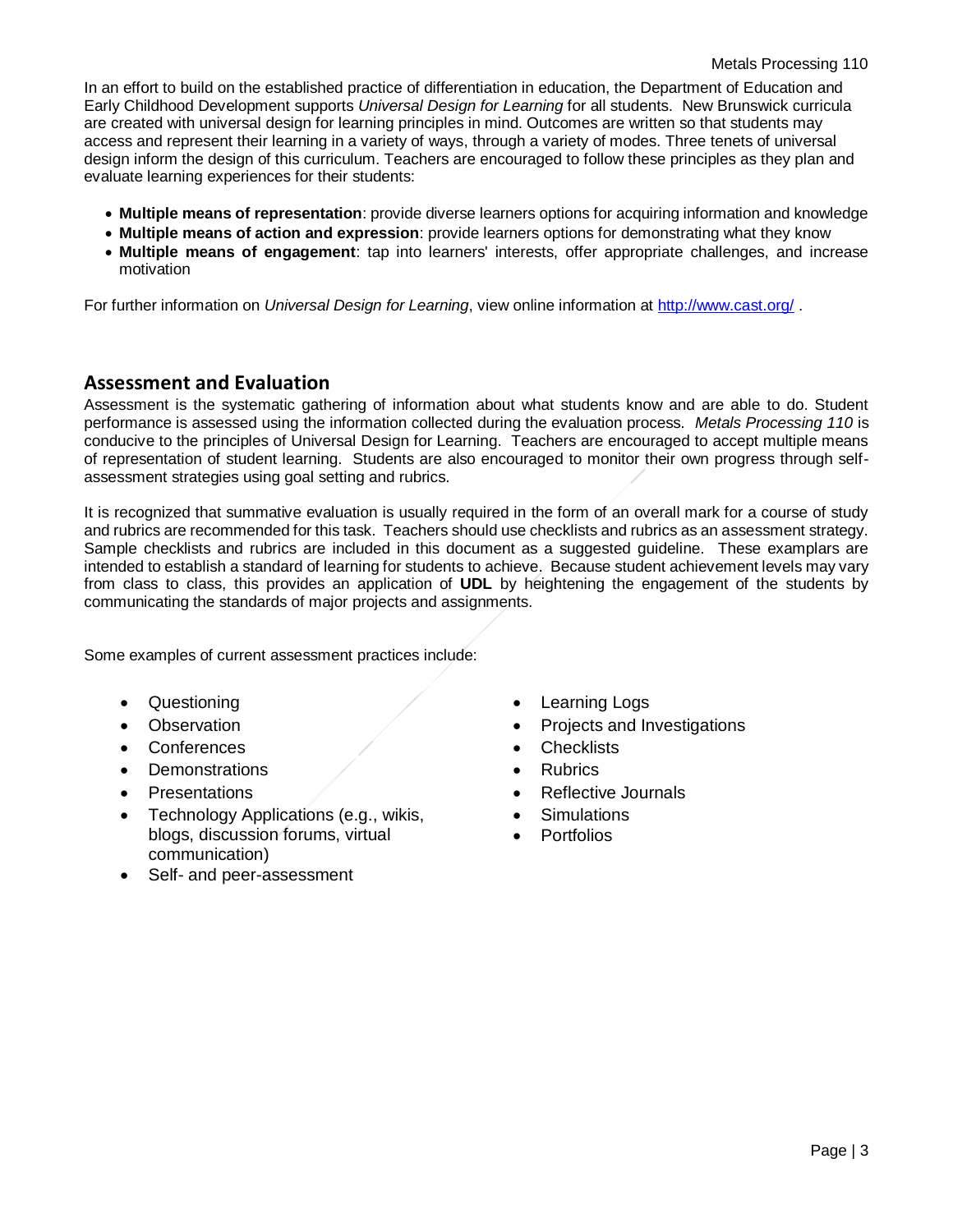# Curriculum Outcomes

The learning benchmarks in this course are achieved through the successful understanding and application of processes that require a mix of literacy/numeracy/science competencies, analytical skills, practical knowledge (know how) and physical dexterity. Students create products using a variety of materials and tools, at the same time reinforcing the fundamental principles of effective design. Prepared assessments and project ideas/plans are available through provided teachers' resources and the Metals Processing Resource Site (available on the Portal).

**The specific curriculum outcomes (SCO's) listed under the General Curriculum Outcomes (GCO's) 1 and 2 allign themselves well with the remaining GCO's in this document. Teachers should strive to reinforce these outcomes as they address the outcomes listed under GCO's 3, 4 and 5. The teacher must be mindful of multiple SCO's being assessed within a given lesson or activity.**

| G.C.O. 1.0 Demonstrate the skill and knowledge required to prevent accidents                                       |                                                                                                                                                                                                                                                                                                                                          |                                                                                                                                                          |
|--------------------------------------------------------------------------------------------------------------------|------------------------------------------------------------------------------------------------------------------------------------------------------------------------------------------------------------------------------------------------------------------------------------------------------------------------------------------|----------------------------------------------------------------------------------------------------------------------------------------------------------|
| S.C.O.                                                                                                             | Know                                                                                                                                                                                                                                                                                                                                     | Do                                                                                                                                                       |
| 1.1 Students understand<br>safe procedures and<br>common potential hazards<br>in the lab and workplace<br>(WHMIS). | • Potential consequences for<br>unsafe procedures<br>• WHIMS system as it<br>pertains to machine shop<br>Location and proper use of<br>safety equipment<br>• Proper use of personal<br>protective equipment (PPE)<br>• Lockout and tag-out<br>procedures<br>• Potential hazards of<br>inappropriate clothing,<br>footwear, and jewellery | • Identify locations of safety<br>equipment<br>• Demonstrate successful<br>completion of WHMIS<br>training<br>• Demonstrate consistent use<br><b>PPE</b> |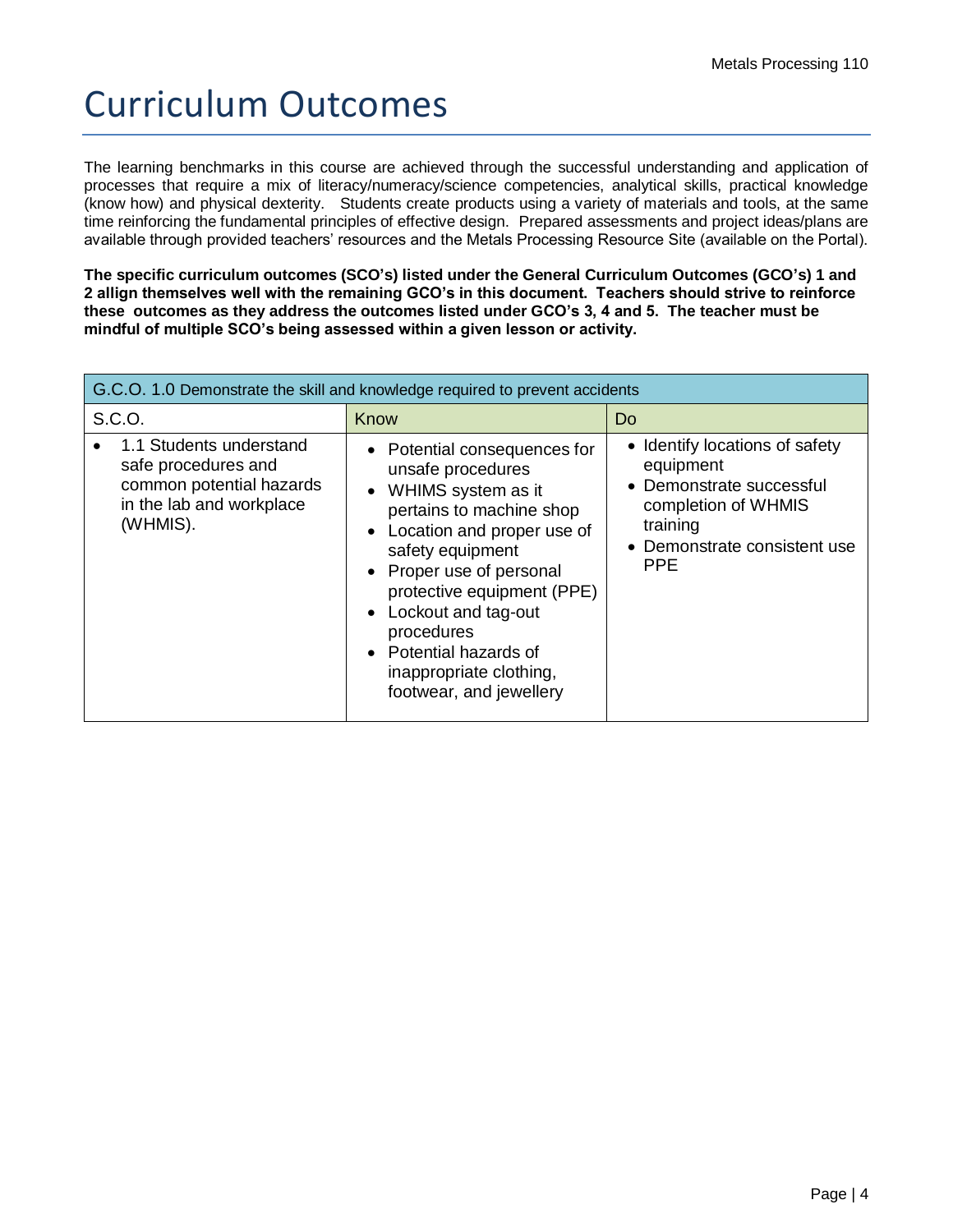Metals Processing 110

| 1.2 Students understand safe<br>body mechanics (i.e. back<br>safety, lifting, etc.)                                                                                                                                                                               | <b>Back safety</b><br>٠<br>Proper lifting techniques<br>Safe working loads<br>Ergonomics and body<br>mechanics<br>Proper body position<br>$\bullet$<br>when using tools                                                                                                  | • Consistently demonstrate<br>proper body mechanics<br>when lifting, tooling, using<br>hand tools and using<br>machines                                                                                                                                                                                                   |
|-------------------------------------------------------------------------------------------------------------------------------------------------------------------------------------------------------------------------------------------------------------------|--------------------------------------------------------------------------------------------------------------------------------------------------------------------------------------------------------------------------------------------------------------------------|---------------------------------------------------------------------------------------------------------------------------------------------------------------------------------------------------------------------------------------------------------------------------------------------------------------------------|
| 1.3 Students understand safe<br>tool operation.                                                                                                                                                                                                                   | Potential hazards of<br>striking tools, chisels,<br>punches, etc.<br>• Potential hazards of push/<br>pull tools<br>Do's and don'ts of safe<br>storage and transport of<br>hand tools<br>Do's and don'ts safe tool<br>setup<br>Potential hazards of<br>rotating machinery | • Communicate safety theory<br>through formal ssessment<br>• Consistently demonstrate<br>safe operations in practical<br>setting                                                                                                                                                                                          |
| Measurement.                                                                                                                                                                                                                                                      | G.C.O. 2.0 Demonstrate an understanding of Applied Mathematics, Working Drawings, Layout, and                                                                                                                                                                            |                                                                                                                                                                                                                                                                                                                           |
| S.C.O.                                                                                                                                                                                                                                                            | Know                                                                                                                                                                                                                                                                     | Do                                                                                                                                                                                                                                                                                                                        |
| 2.1. Students become proficient<br>in converting from fractional<br>inch to decimal inch, and then<br>to the metric system.                                                                                                                                       | • Place values<br><b>Equivalent fractions</b><br>• Convert from fractions to<br>decimals and vice versa                                                                                                                                                                  | • Use conversion charts<br>• Record dimensions in<br>fractional, decimal, and<br>metric units                                                                                                                                                                                                                             |
| 2.2<br>Students demonstrate use<br>of the steel rule, calipers,<br>micrometer, dial indicators,<br>and angle measurement<br>devices.<br>Students demonstrate use<br>of comparative<br>measurement tools<br>(telescopic gauges,<br>inside/outside calipers, etc.). | • Vernier scales<br>Rules down to 1/64<br>Estimation/interpolation<br>Accuracy/tolerance<br>Methods to ensure<br>repeatability                                                                                                                                           | • Measure using the steel<br>rule, micrometer, and<br>vernier calliper<br>• Determine the appropriate<br>measurement tool for a<br>variety applications<br>• Utilize a dial indicator<br>• Use a variety of<br>comparative measurement<br>tools (e.g. small hole<br>gauges, telesoping gauges,<br>inside/outside caliper) |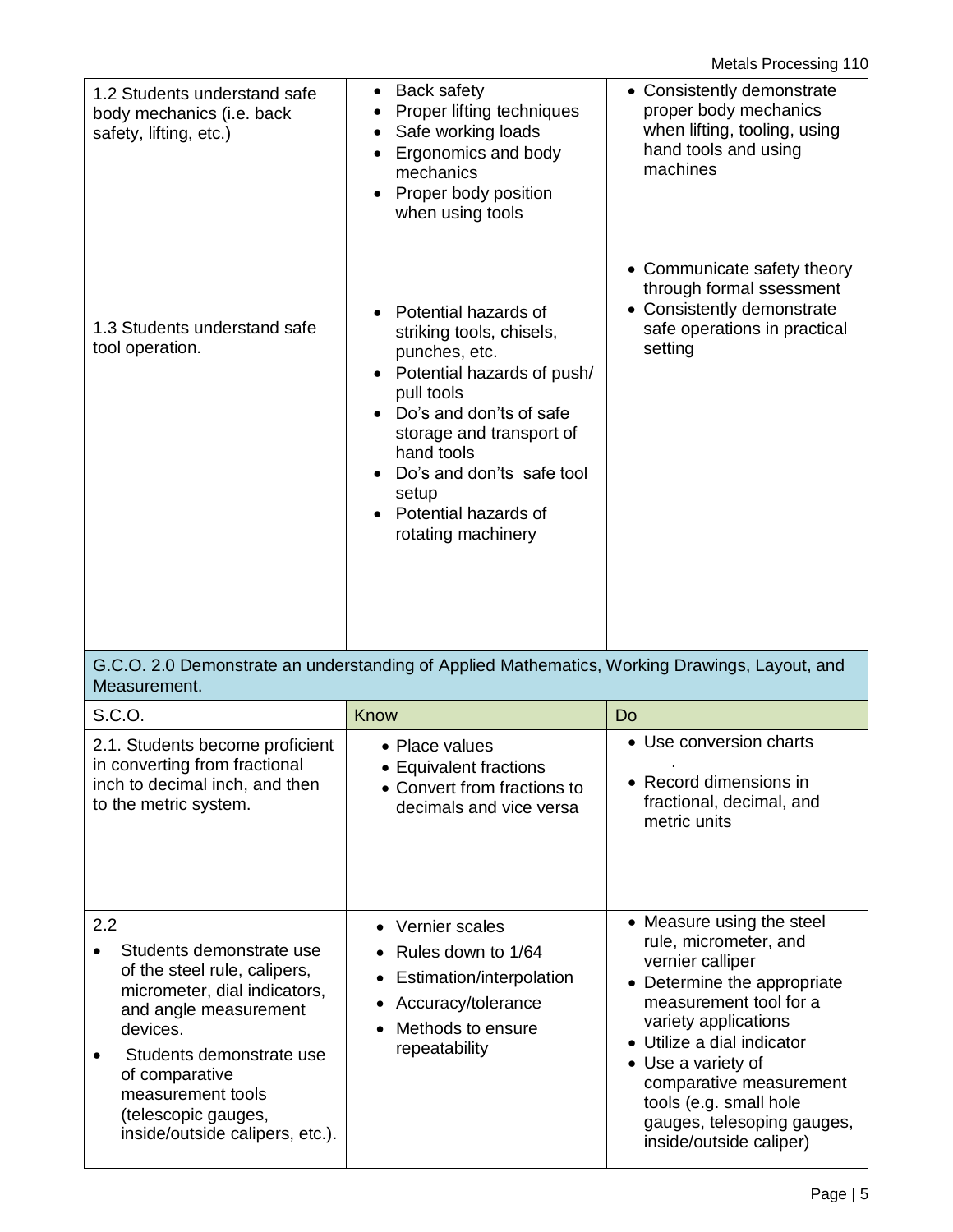٦

| 2.3 Students understand and<br>interpret orthographic and<br>isometric drawings.<br>2.4 Students demonstrate<br>simple layout steps<br>applicable to a project. | • How to read drawings that<br>are dimensioned in<br>fractional inches, decimal<br>inches, and metric units<br>How to interpret hidden<br>lines, sectional views,<br>exploded views, and<br>magnified cut-away detail<br>view<br>How to make lines on<br>metal<br>How to utilize squares and<br>protractors (combination<br>set) | • Create isometric and<br>orthographic drawings<br>• Use a drawing to produce a<br>physical project<br>Employ simple layout steps<br>applicable to a project           |
|-----------------------------------------------------------------------------------------------------------------------------------------------------------------|----------------------------------------------------------------------------------------------------------------------------------------------------------------------------------------------------------------------------------------------------------------------------------------------------------------------------------|------------------------------------------------------------------------------------------------------------------------------------------------------------------------|
|                                                                                                                                                                 | G.C.O. 3 Identify and develop skills required to use metal working hand tools.                                                                                                                                                                                                                                                   |                                                                                                                                                                        |
| S.C.O.                                                                                                                                                          | Know                                                                                                                                                                                                                                                                                                                             | Do                                                                                                                                                                     |
| 3.1 Students identify/select<br>appropriate hand tools for metal<br>working processes.                                                                          | • Clamping devices<br>Pliers<br>•Wrenches<br>•Screwdrivers<br>•Striking tools                                                                                                                                                                                                                                                    | • Select appropriate tool for<br>the job/task<br>• Optimize tool use to achieve<br>desired result<br>• Appraise condition of tools<br>• Perform necessary<br>maintance |
| 3.2 Students employ hand tools<br>to perform fundamental metal<br>working processes.<br>3.3 Students apply appropriate<br>tool maintenance procedures.          | •Chisels<br>○ Types and uses<br>o Angles and care<br>$\bullet$ Hacksaw<br>○ Blade types<br>o Choosing blades<br>$\bullet$ Files<br>$\circ$ Filing order<br>$\circ$ Draw filing<br>o Polishing<br>•Reamers<br><b>Hand Threading</b><br>$\circ$ Taps<br>$\circ$ Dies<br>• Hand Polishing                                           |                                                                                                                                                                        |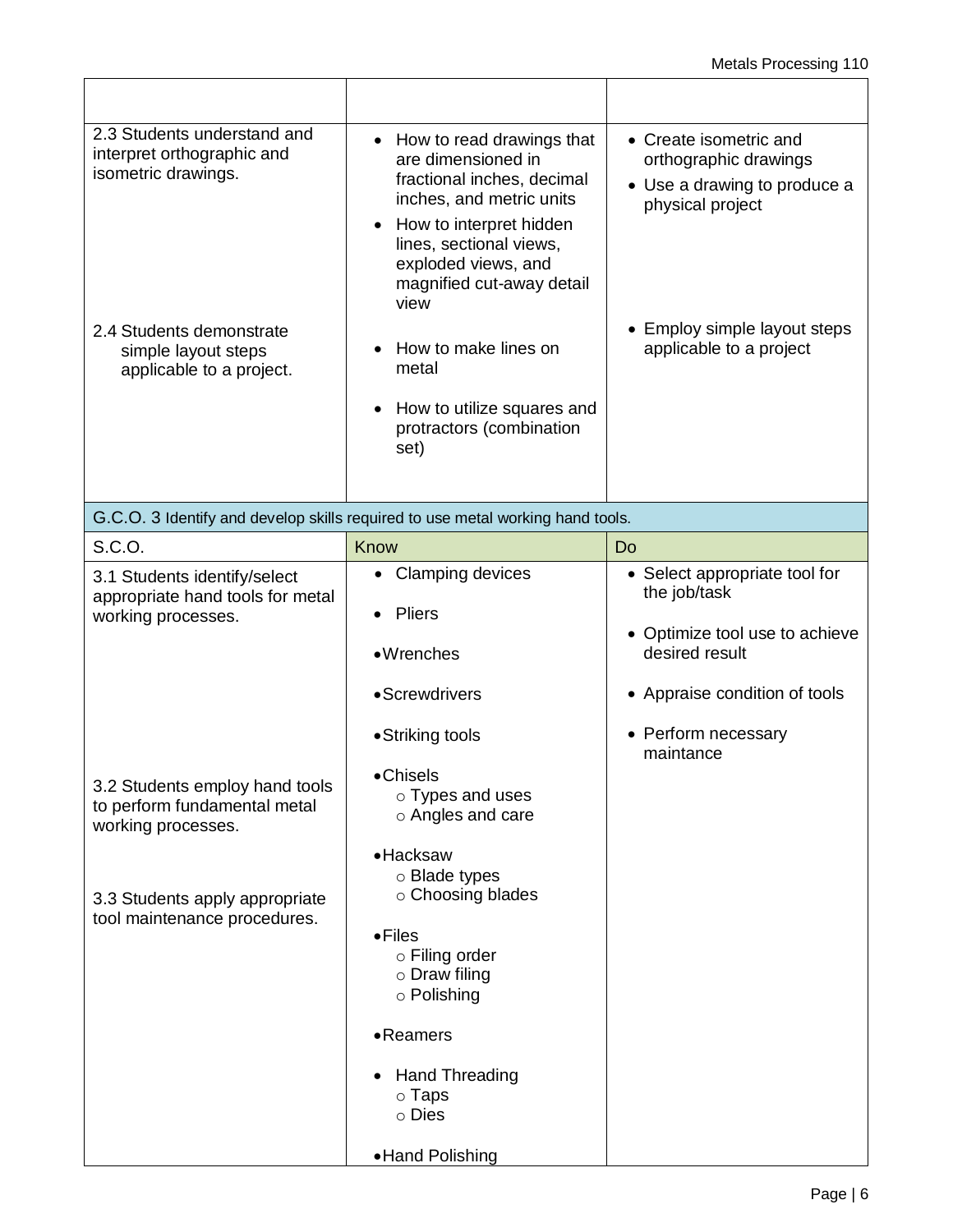| G.C.O. 4 Identify and develop skills required to use metal working stationary tools.             |                                                                                                                                                                                                                                                                            |                                                                                                                                                                                                                                                                                                   |  |
|--------------------------------------------------------------------------------------------------|----------------------------------------------------------------------------------------------------------------------------------------------------------------------------------------------------------------------------------------------------------------------------|---------------------------------------------------------------------------------------------------------------------------------------------------------------------------------------------------------------------------------------------------------------------------------------------------|--|
| S.C.O.                                                                                           | Know                                                                                                                                                                                                                                                                       | Do                                                                                                                                                                                                                                                                                                |  |
| 4.1 Students understand and<br>demonstrate the safe use of<br>drills and drilling equipment.     | Different types of drill<br>$\bullet$<br>bits used in the<br>machinist trade.<br>Various drill holding<br>devices<br>Set up procedures<br>Proper speed and feed<br>rates<br>Special drill operations<br>such as counter sinking,<br>counter boring, tapping<br>and reaming | Identify, select, and safely<br>$\bullet$<br>use different types of drill<br>machines<br>Maintain and properly use<br>the different types of drill bits<br>Demonstrate safe use and<br>application of drill holding<br>devices<br>Calculate and apply proper<br>$\bullet$<br>speed and feed rates |  |
| 4.2 Students recognize and<br>demonstrate basic grinding<br>skills.                              | Grinder safely<br>Appropriate grinding wheel<br>type and maintenance<br>Grinding wheel numbering<br>designation system and<br>types of grinding wheels<br>Various types of cut off                                                                                         | Apply grinder safety<br>Employ a ring test to check<br>grinding wheels<br>Apply basic grinding<br>$\bullet$<br>techniques<br>Adjustment and setup of<br>$\bullet$<br>grinding machines                                                                                                            |  |
| 4.3 Students use appropriate<br>techniques in operating<br>cut off saws and bandsaw<br>machines. | saws<br>Safe use and care of metal<br>cut off saws and band saws<br>Blade terminology and<br>$\bullet$<br>selection<br>Hazards of metal lathe.                                                                                                                             | Setup and use cut off saws<br>safely                                                                                                                                                                                                                                                              |  |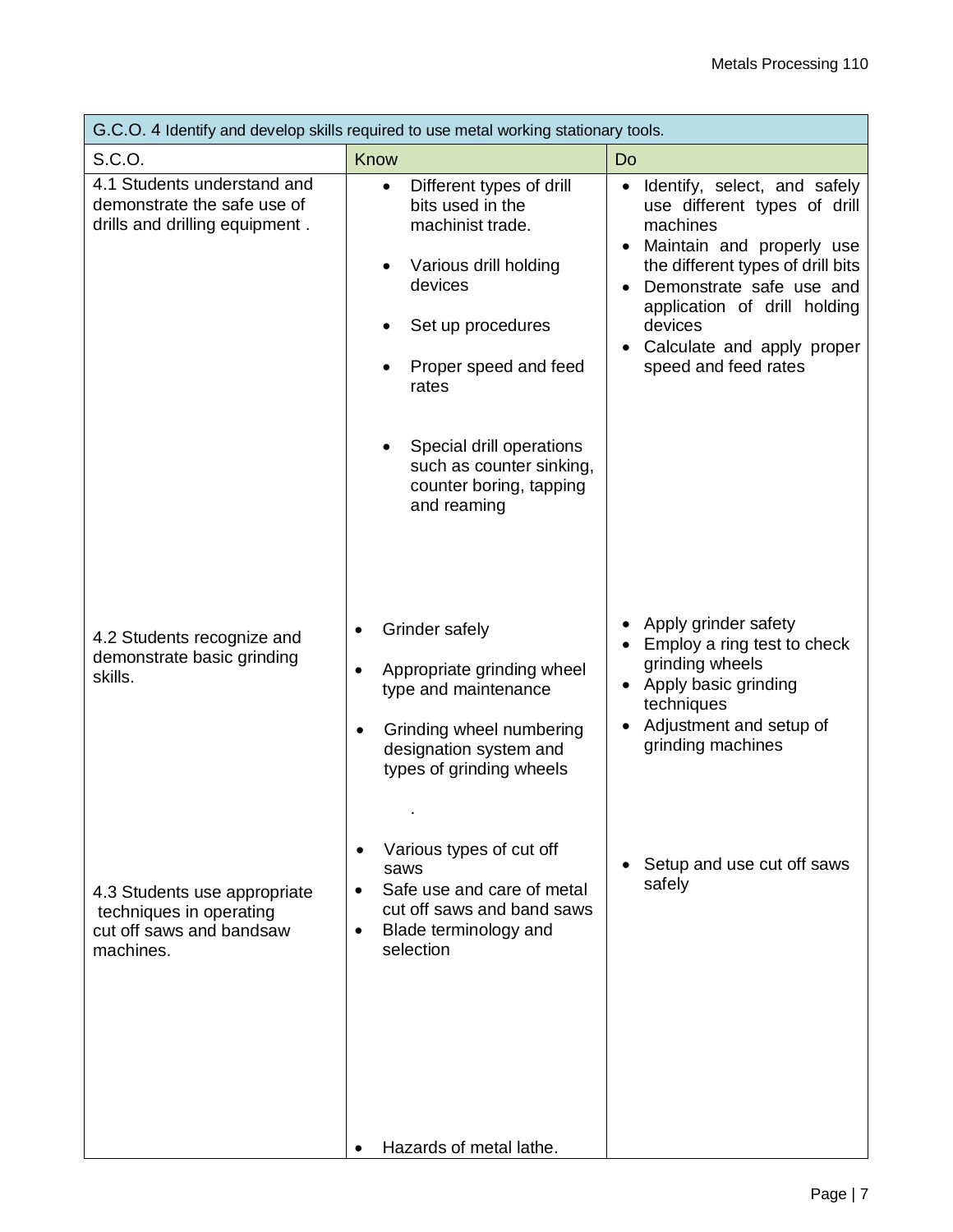Metals Processing 110

| 4.4 Students understand and<br>demonstrate safe use of the<br>engine lathe.     | The parts of lathe<br>$\bullet$<br>Lathe tooling<br>$\bullet$<br>Cutting tools and tool<br>$\circ$<br>holders<br>Work-holding<br>$\circ$<br>attachments<br><b>Lathe Centers</b><br>$\circ$<br>Cutting speeds and feeds<br>Basic lathe operations<br>$\bullet$<br>Lathe cleaning and<br>lubrication | Apply lathe safety<br>Use basic lathe<br>operations:<br>Facing stock held in<br>$\circ$<br>a chuck.<br>Knurling<br>$\circ$<br>Turning and turning<br>$\circ$<br>to a shoulder<br>cut a taper<br>$\circ$<br>Filing and polishing<br>$\circ$<br><b>Drilling</b><br>$\circ$<br><b>Center Drilling</b><br>$\circ$<br><b>Boring</b><br>$\circ$<br>Parting<br>$\circ$<br>Calculate lathe rpm and<br>feed rate<br>Convert angle<br>measurements from<br>degrees to ratios<br>(inches per foot)<br>Proper use of cleaning<br>utensils for removal of<br>waste<br>Demonstrate proper start-<br>up lubrication (ways,<br>lead screw, etc.) |
|---------------------------------------------------------------------------------|----------------------------------------------------------------------------------------------------------------------------------------------------------------------------------------------------------------------------------------------------------------------------------------------------|----------------------------------------------------------------------------------------------------------------------------------------------------------------------------------------------------------------------------------------------------------------------------------------------------------------------------------------------------------------------------------------------------------------------------------------------------------------------------------------------------------------------------------------------------------------------------------------------------------------------------------|
| 4.5 Students understand and<br>demonstrate safe use of the<br>milling machines. | Milling Machine parts<br>$\bullet$<br>(Vertical Milling Machine)<br>Common milling machine<br>$\bullet$<br>tooling:<br>Cutting tools and tool<br>$\circ$<br>holders<br>Work-holding<br>$\circ$<br>equipment<br>Speeds and feeds<br>Safe milling machine<br>operations                              | Safe operation of<br>milling machine<br>Facing/Surfacing<br><b>Precision Drilling</b><br>Key seat and/or slot<br>on round work<br><b>Basic Milling</b><br>Machine<br>Operations:<br>$\circ$<br>Facing/Surfacin<br>g stock<br>Squaring<br>$\circ$<br><b>Key Seats</b><br>$\circ$<br>Slotting<br>$\circ$<br>Precission<br>$\circ$<br>drilling<br>Calculate speeds and<br>feeds                                                                                                                                                                                                                                                     |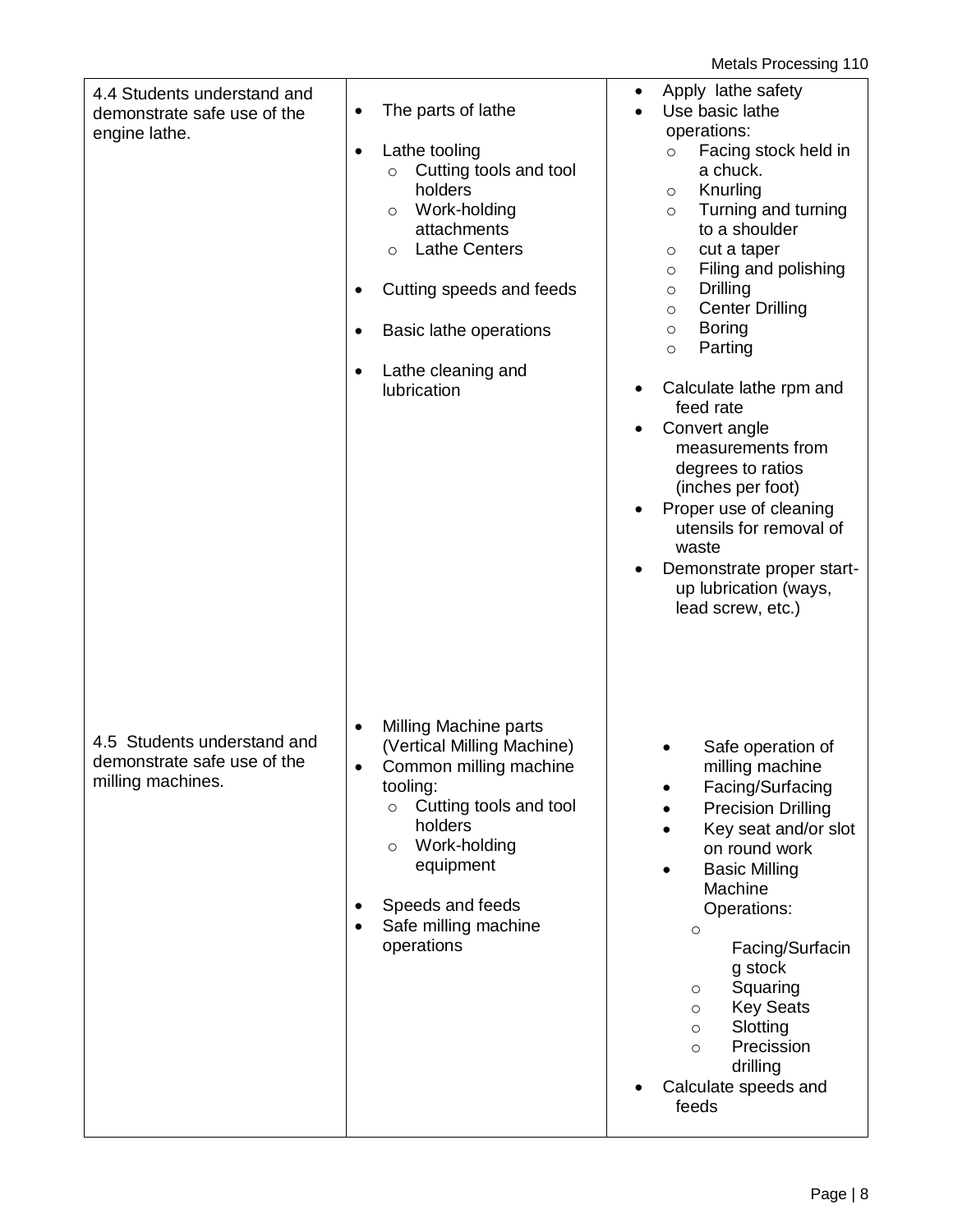| G.C.O. 5 Identify various careers available in the Metals Processing Industry.                                                                               |                                                                                                                                                                                                                                                                                                                                                                                                                                                                                                                                                                                               |                                                                                                                                                                                                                                                                                                                                                                                                                                                 |  |
|--------------------------------------------------------------------------------------------------------------------------------------------------------------|-----------------------------------------------------------------------------------------------------------------------------------------------------------------------------------------------------------------------------------------------------------------------------------------------------------------------------------------------------------------------------------------------------------------------------------------------------------------------------------------------------------------------------------------------------------------------------------------------|-------------------------------------------------------------------------------------------------------------------------------------------------------------------------------------------------------------------------------------------------------------------------------------------------------------------------------------------------------------------------------------------------------------------------------------------------|--|
| S.C.O.                                                                                                                                                       | Know                                                                                                                                                                                                                                                                                                                                                                                                                                                                                                                                                                                          | Do                                                                                                                                                                                                                                                                                                                                                                                                                                              |  |
| 5.1 Students identify what<br>carreer opportunities may be<br>available to them based on<br>current & future studies.                                        | Carreer opportunities<br>$\bullet$<br>available to them should<br>their highest level of training<br>be:<br><b>Metals Processing 110</b><br>$\circ$<br><b>Metals Processing 120</b><br>$\circ$<br>Possible Pre-<br>$\circ$<br>Apprentiship Program<br>Apprentiship Program<br>$\circ$<br><b>Trades College</b><br>$\circ$<br><b>Machinist Apprent</b><br><b>CNC Machinist</b><br>Mill Wright<br>$\qquad \qquad \blacksquare$<br><b>Metal Fabrication</b><br>The various post-<br>secondary and/or<br>Apprentiship options<br>available to them - as well<br>as associated costs &<br>benefits | Identify different carreers<br>$\bullet$<br>in the Industry<br>Research future job<br>$\bullet$<br>prospects in the industry<br>Research entrepreneurial<br>opportunities in the<br>industry<br>Research carreer<br>opportunities based on<br>geographic location<br>Create a career training<br>map<br>(possible extension<br>project)                                                                                                         |  |
| 5.2 Students identify the cross-<br>curricular skills and knowledge<br>they must posess in order to<br>gain employment in the Metals<br>Processing Industry. | <b>Cross-Curricular Skills</b><br>٠<br>Math<br>$\circ$<br>Literacy<br>$\circ$<br>Science<br>$\circ$<br><b>Fundamental Skills</b><br><b>Problem Solving</b><br>$\circ$<br>Inter-Personal<br>$\circ$<br>Organisational<br>$\circ$<br>Life-Long Learning<br>$\circ$                                                                                                                                                                                                                                                                                                                              | Complete a "Fundamental<br>Skills" assessment - such<br>as the one set out by<br><b>Industry Canda</b><br>Participate in a Team<br>Project (Extension)<br>Select a topic to practice<br>independent learning and<br>demonstrate their new<br>knowledge/skills<br>Maintain a portfolio<br>(paper- based, project<br>examples or digital<br>representations) of<br>abilities<br>Research the<br>manufacturing process of<br>a product of interest |  |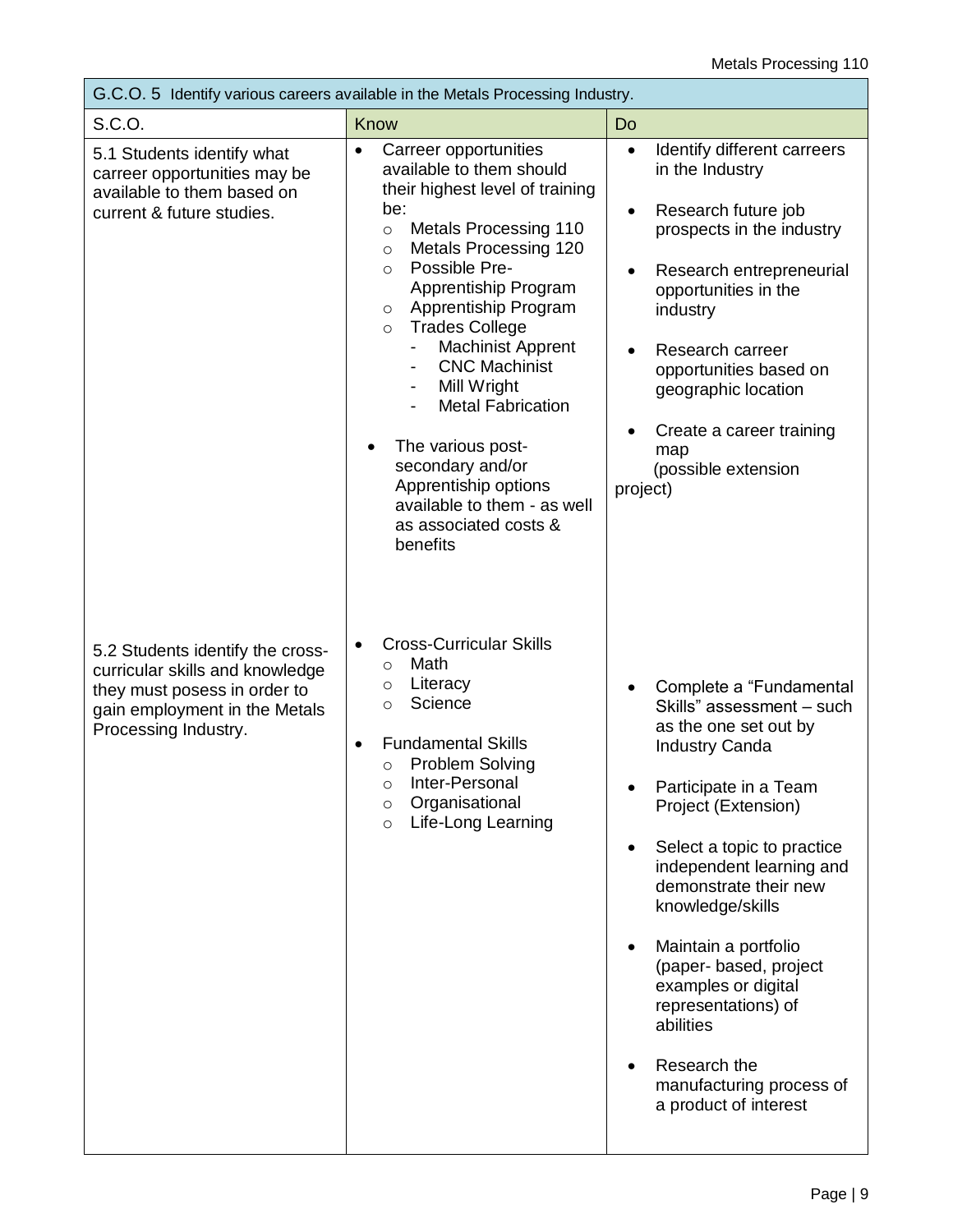## Suggested Units of Study in *Metals Processing 110*

### **Unit of Study: Safety**

**Safety:** This unit will introduce students to the skills and knowledge required to work safely in a trades environment. It is expected that this will be the first unit of study to be completed, and that these skills will be used in the performance of all tasks that follow.

### **Look fors:**

#### **Students can:**

- Identify locations of safety equipment
- Demonstrate an understanding of how and when to use safety equipment
- Demonstrate an awareness of potential safety concerns around them
- Demonstrate an understanding of lockout and tag-out procedures
- Demonstrate successful completion of WHMIS training
- Demonstrate consistent use Personal Protective Equipment (PPE)
- Consistently demonstrate proper body mechanics when lifting tooling and/or stock, using hand tools, posture when using machines and when reaching
- Communicate safety theory through formal assessment
- Consistently demonstrate safe operations in a practical setting

**Note:** "Safety equipment" includes preventative devices (blade guards, etc.) as well as responsive equipment (fire extinguisher, etc.).

| <b>Curriculum Outcomes</b>                                                                                      | <b>Suggestions for Teaching and Learning</b>                                                                                                                                                                                                                                                                                                                                                                                                        |
|-----------------------------------------------------------------------------------------------------------------|-----------------------------------------------------------------------------------------------------------------------------------------------------------------------------------------------------------------------------------------------------------------------------------------------------------------------------------------------------------------------------------------------------------------------------------------------------|
| 1.1 Students understand safe<br>procedures and common<br>potential hazards in the lab and<br>workplace (WHMIS). | <b>Lesson Suggestions:</b><br>This unit requires that students receive instruction in three key safety areas:<br>How to recognize, avoid and respond to situations resulting from<br>hazards                                                                                                                                                                                                                                                        |
| 1.2 Students understand safe<br>body mechanics (i.e. back<br>safety, lifting, etc.)                             | How to safely make use of one's own self (body mechanics) to<br>accomplish tasks in a trades environment<br>How to safely make use of hand and stationary tools to accomplish<br>tasks in a trades environment                                                                                                                                                                                                                                      |
| 1.3 Students understand safe<br>tool operation.                                                                 | This unit provides an opportunity to introduce the basic concepts and skills<br>related to these three areas. Hands-on practice is essential.<br>It is expected that the evaluation of this unit will not rest wholly on written<br>assessments – practical, authentic evaluation of these outcomes must be<br>done before performing certain tasks, as well as on an on-going basis<br>throughout the course.                                      |
|                                                                                                                 | Hazards in the trades environment.<br>This section addresses the first six (6) look fors.<br>Introduce the students to the shop space and inform them of the<br>location of the safety equipment (responsive – Fire Blanket, etc.)<br>Explain the proper use of each piece of safety equipment and<br>demonstrate an application<br>Explain the rational behind lockout and tag-out procedures as well as<br>the proper steps that need to be taken |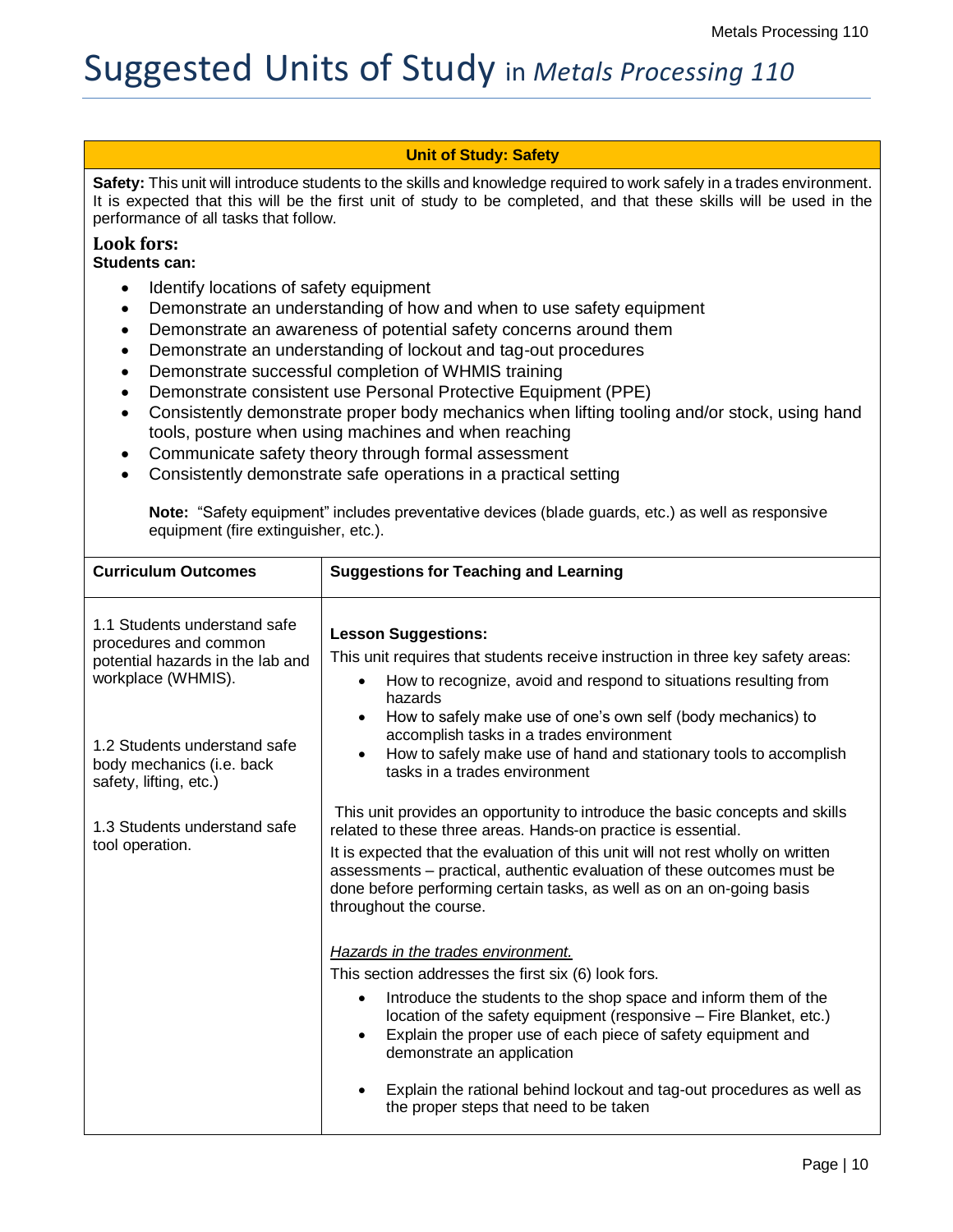| Tour the shop space and have students point out and discuss<br>٠<br>potential hazards such as scrap material lying around, noise levels,<br>etc.                                                                                                                                                                                                                            |
|-----------------------------------------------------------------------------------------------------------------------------------------------------------------------------------------------------------------------------------------------------------------------------------------------------------------------------------------------------------------------------|
| Introduce the idea of there being some less obvious hazards such as<br>$\bullet$<br>chemicals, fumes, etc., and speak about WHMIS training                                                                                                                                                                                                                                  |
| Set students up for WHMIS training and have them follow the<br>٠<br>necessary steps to become certified                                                                                                                                                                                                                                                                     |
| http://www.hc-sc.gc.ca/ewh-semt/occup-travail/whmis-simdut/index-<br>eng.php (What is WHMIS?)                                                                                                                                                                                                                                                                               |
| Worksite Safety online course (\$34.95 per user for general public)                                                                                                                                                                                                                                                                                                         |
| NBCSA can supply usernames and passwords to allow access to<br>$\bullet$<br>WHMIS and Safety Orientation free of charge for students and<br>teachers (Contact your principal to initiate this request)                                                                                                                                                                      |
| <b>Body Mechanics</b>                                                                                                                                                                                                                                                                                                                                                       |
| Have students present what they know about proper body mechanics<br>in the areas of lifting, reaching, bracing, etc.<br>Challenge students to demonstrate the proper body mechanics of<br>٠<br>typical tasks that they will need to perform<br>Have students create, with a partner, a safety video that will show<br>basic shop safety and body mechanics (where possible) |
| Making use of hand tools and stationary tools                                                                                                                                                                                                                                                                                                                               |
| Show students how to safely use hand tools available to them.<br>Clamping tools<br><b>Pliers</b><br>Wrenches<br>Screw drives<br>Striking tools<br><b>Chisels</b><br>Hacksaw<br><b>Files</b><br>Reamers<br><b>Hand Threading</b><br><b>Hand Polishing</b>                                                                                                                    |
| Show students how to safely use the stationary tools available to<br>them.<br><b>Drill Press</b><br><b>Bench Grinder</b><br><b>Band Saw</b><br>۰<br><b>Cut-Off Saw</b><br><b>Engine Lathe</b><br><b>Milling Machine</b>                                                                                                                                                     |
|                                                                                                                                                                                                                                                                                                                                                                             |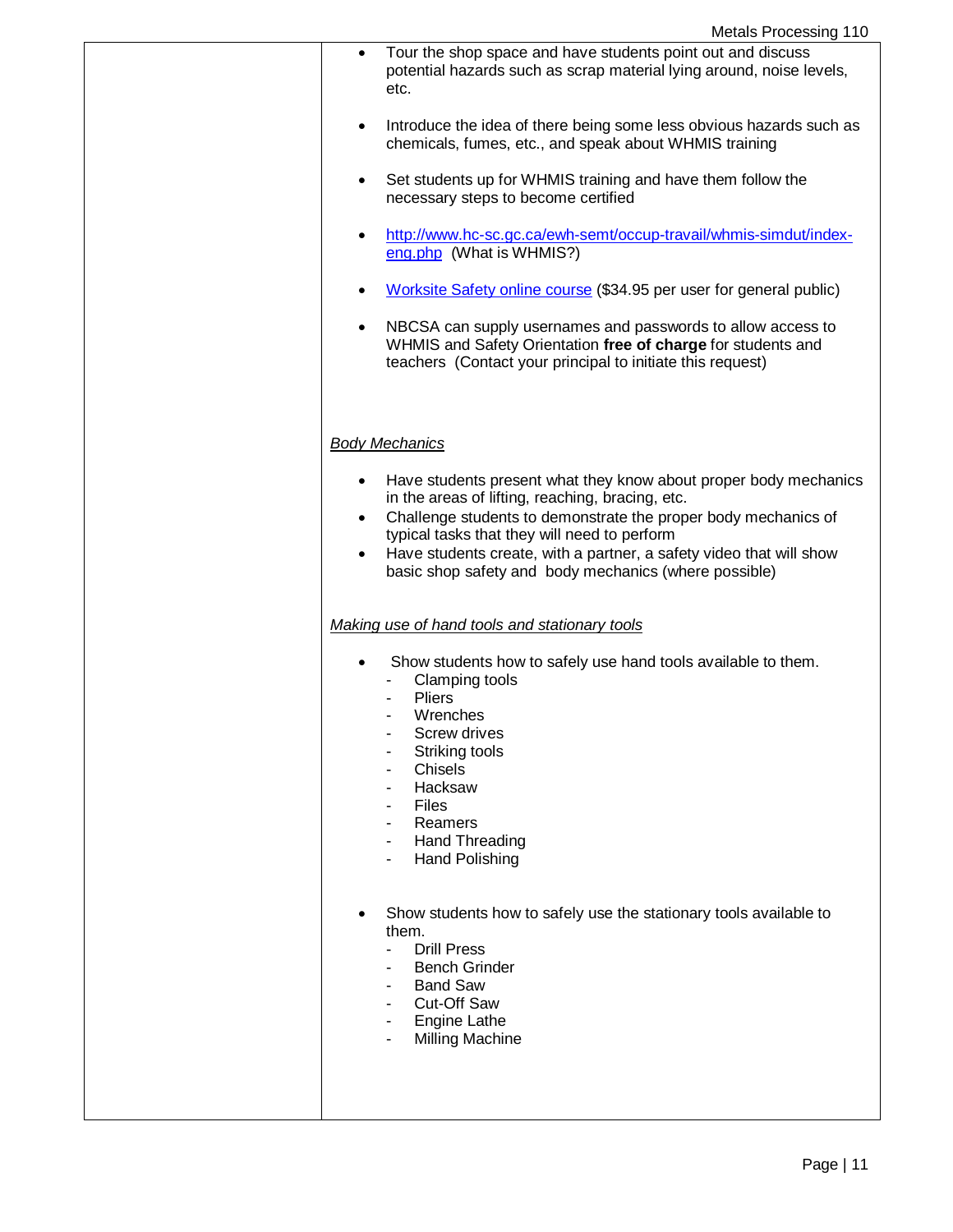| <b>Metals Processing 110</b>                                                                                                                                                                                                                                                                                                                                                                                 |
|--------------------------------------------------------------------------------------------------------------------------------------------------------------------------------------------------------------------------------------------------------------------------------------------------------------------------------------------------------------------------------------------------------------|
| Have students demonstrate how to safely use each tool. This can be<br>$\bullet$<br>done throughout the semester as a tool is needed for a project.<br>Maintain a record (check list) for each student for each category of<br>tool.                                                                                                                                                                          |
| Before a student is permitted to use a stationary tool on the following<br>day, they must demonstrate proper safety procedures once again.<br>This time, it will be to a peer, as opposed to the teacher. The peer will<br>have access to the safety checklist (located by the tool) and make<br>sure that nothing was missed. This second evaluation could be noted<br>on the student's check list as well. |
| Notes:                                                                                                                                                                                                                                                                                                                                                                                                       |
| Throughout the semester, students should be monitored for Safe<br>Practices.                                                                                                                                                                                                                                                                                                                                 |
| Periodically asking students to look around for potential hazards<br>$\qquad \qquad \blacksquare$<br>(and identifying them) would serve as a good review.                                                                                                                                                                                                                                                    |
| Throughout the semester, secretly create some hazards (scrap<br>٠<br>material lying on the floor, a striking tool stored on an overhead<br>surface, etc.) and ask the students to identify them before anyone<br>is allowed to work in the shop that day.                                                                                                                                                    |
| Throughout the semester, secretly remove a safety device (i.e.the<br>blade guard on a band saw) and lock out the power to the<br>machine. It will be quite informative to see if someone notices<br>there is no power before they notice there is no guard.                                                                                                                                                  |
| Students should be encouraged to monitor each other in the shop.<br>It is important to create a culture that promotes helpful reminders<br>(should someone be doing something unsafe) as opposed to a<br>culture that considers the interaction to be punitive, demeaning,<br>or an attempt to "tattle".                                                                                                     |
| Supporting Sections in the textbook Machining Fundamentals:                                                                                                                                                                                                                                                                                                                                                  |
| Chapter 2: Shop Safety<br>(Safety in a shop, General machine safety, General tool safety,<br>Fire safety)                                                                                                                                                                                                                                                                                                    |
| Chapter 5: Layout Work<br>(Layout safety)                                                                                                                                                                                                                                                                                                                                                                    |
| Chapter 7: Fasteners<br>٠<br>(Fasteners Safety)                                                                                                                                                                                                                                                                                                                                                              |
| Chapter 10: Drills and Drilling Machines<br>۰<br>(Drill Press safety)                                                                                                                                                                                                                                                                                                                                        |
| Chapter 11: Offhand Grinding<br>(Abrasive Belt and Grinder safety)                                                                                                                                                                                                                                                                                                                                           |
| Chapter 12: Sawing and Cut-off Machines<br>(Power Saw safety)                                                                                                                                                                                                                                                                                                                                                |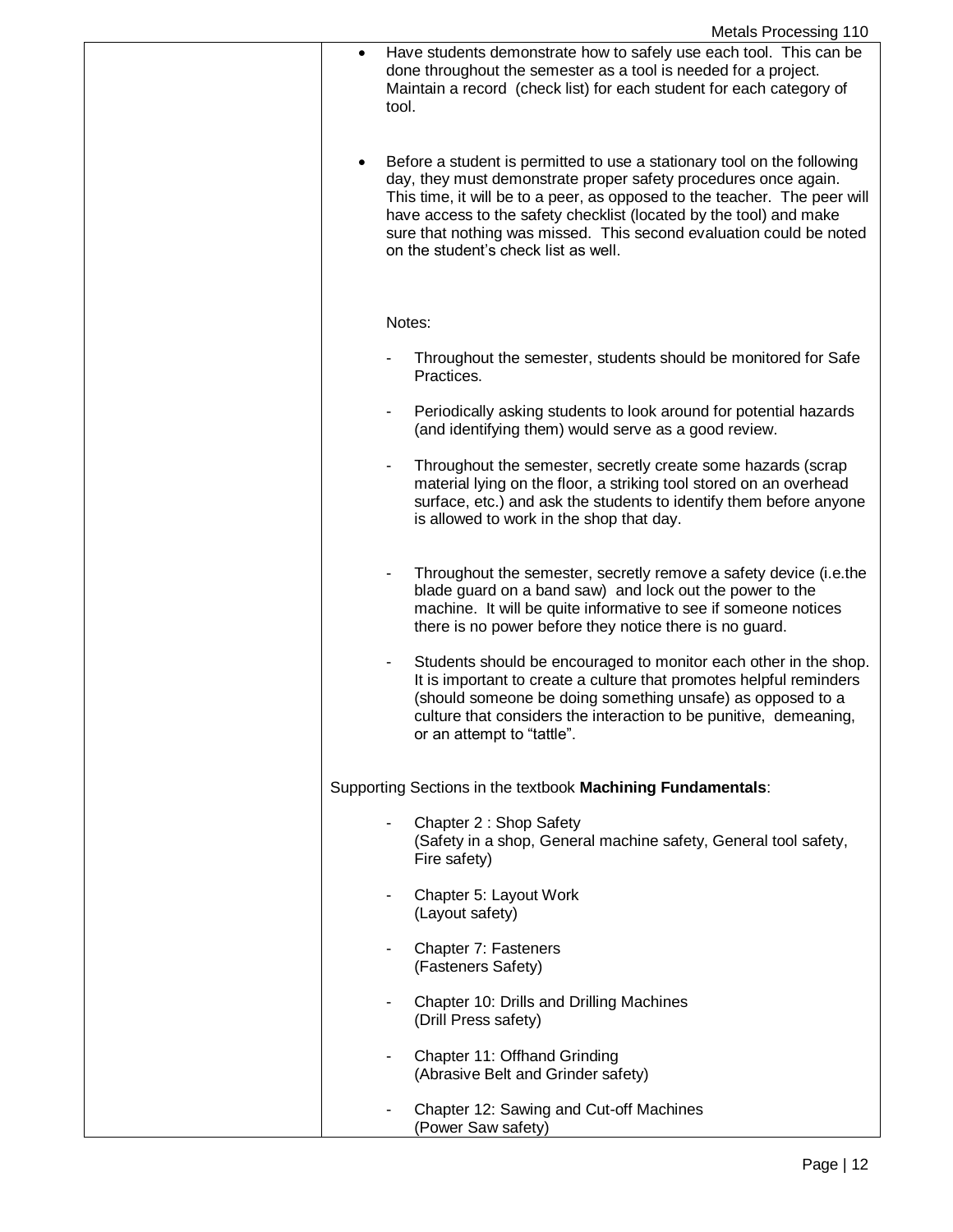| Chapter 13: The Lathe<br>$\overline{\phantom{a}}$<br>(Lathe safety)<br>Chapter 17: The Milling Machine<br>٠<br>(Milling safety practices)<br>Chapter 19: Precision Grinding<br>٠ |
|----------------------------------------------------------------------------------------------------------------------------------------------------------------------------------|
| (Grinding safety)<br>Chapter 25: Heat Treatment of Metals<br>٠<br>(Heat-treating safety)                                                                                         |
|                                                                                                                                                                                  |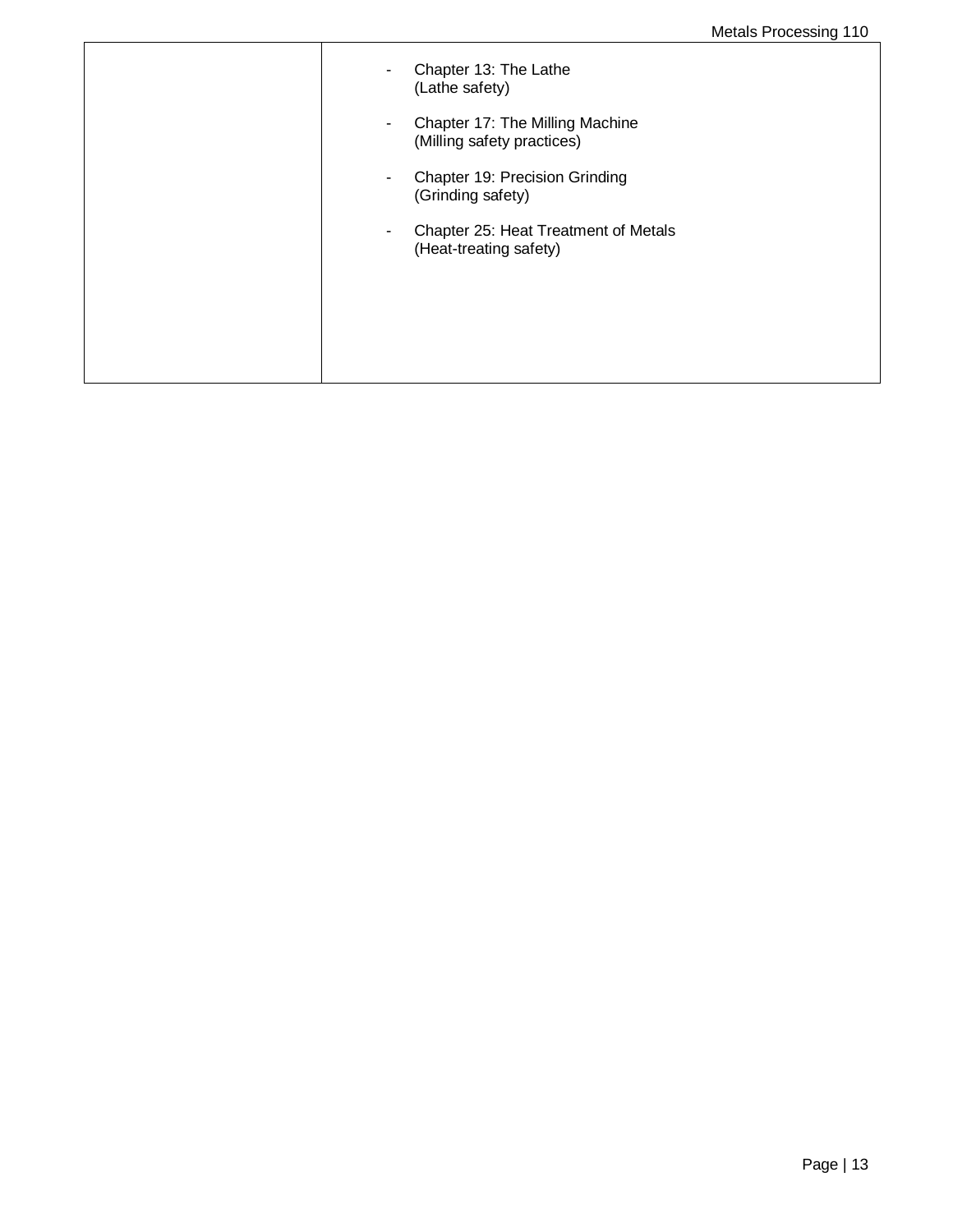ī

### *Safety Marking Checklist/Rubric*

 $\mathsf{I}$ 

| <b>Safety Equipment (Responsive)</b>                                                       |   |              |
|--------------------------------------------------------------------------------------------|---|--------------|
| Student is able to locate all safety equipment required for the trades environment         | Y | N            |
| Student is able to explain when and why the safety equipment would be needed               | Υ | N            |
| Student is able to explain the how to use each piece of safety equipment                   | Υ | N            |
|                                                                                            |   |              |
|                                                                                            |   |              |
| <b>Possible Safety Concerns in the Physical Environment</b>                                |   |              |
| Student is able to identify potential hazards in his/her work area                         | Y | N            |
| Student is able to offer appropriate solutions to remove the presence of potential hazards | Y | N            |
| While working in the shop, the student avoids creating potentially hazardous situations    |   |              |
| by how they act                                                                            | Υ | N            |
| by maintaining a tidy/orderly environment                                                  | Υ | $\mathsf{N}$ |
|                                                                                            |   |              |
|                                                                                            |   |              |
| <b>Lockout and Tag-out</b>                                                                 |   |              |
| Student can explain the importance of lockout and tag-out as well as when to do it         | Y | N            |
| Student is able to demonstrate the appropriate procedure                                   | Y | N            |
|                                                                                            |   |              |
| <b>WHMIS Certification</b>                                                                 |   |              |
| Successfully completed WHMIS training.                                                     | Y | N            |
| Teacher has copy of WHMIS certification on file.                                           | Υ | N            |
|                                                                                            |   |              |
| <b>Personal Protective Equipment</b>                                                       |   |              |
| Student is able to identify the different types of PPE required in the trades environment  | Y | N            |
| Student demonstrates appropriate use of PPE                                                | Y | N            |
|                                                                                            |   |              |
| <b>Body Mechanics</b>                                                                      |   |              |
| Student demonstrates proper body mechanics for                                             |   |              |
| lifting                                                                                    | Υ | N            |
| $\ldots$ reaching                                                                          | Y | N            |
| using tools (posture and ability to brace one's body for better control over tools)        | Y | N<br>Dao 111 |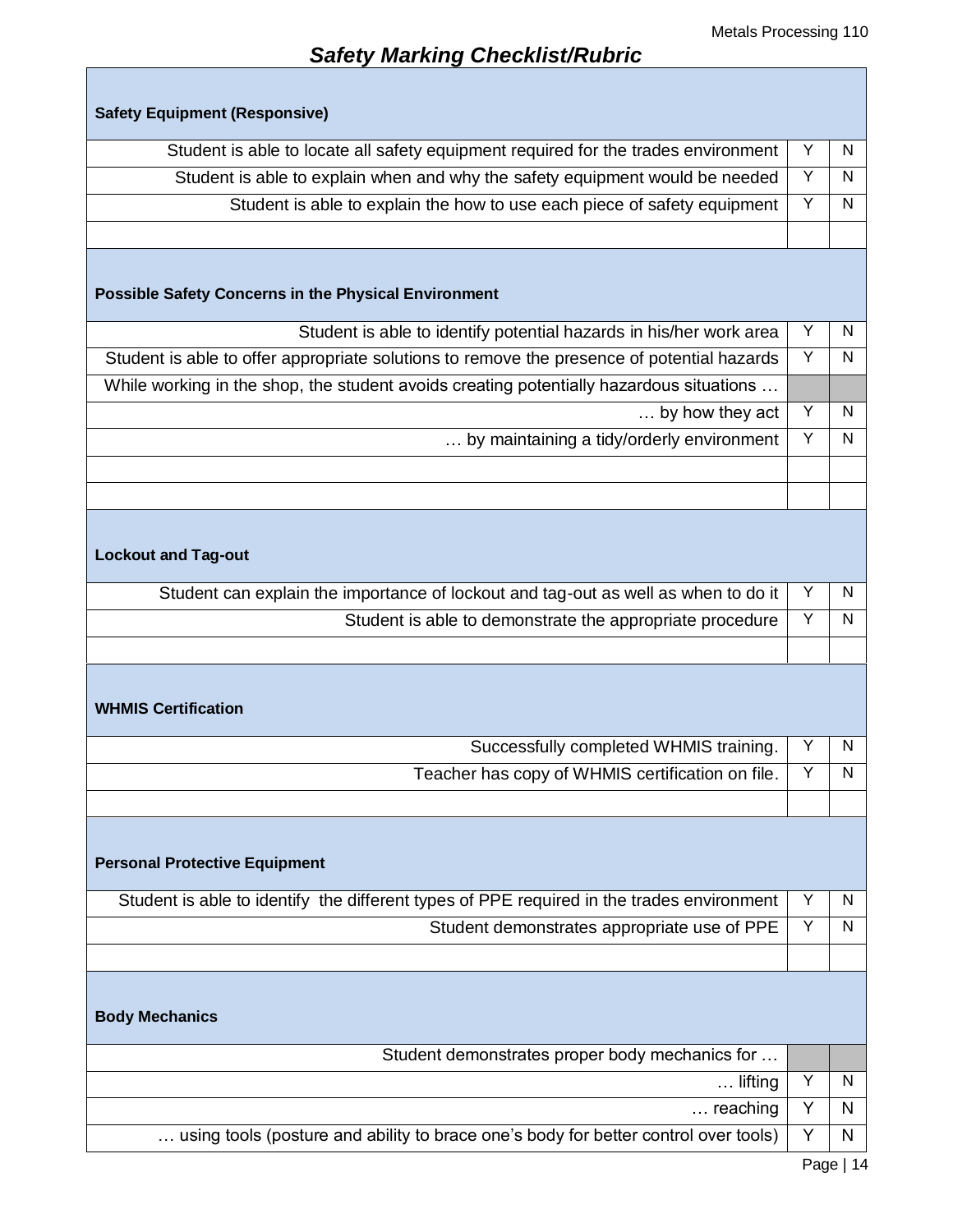Metals Processing 110

|                               | motalo i Toooonny                                                                       |   | .            |
|-------------------------------|-----------------------------------------------------------------------------------------|---|--------------|
|                               |                                                                                         |   |              |
|                               |                                                                                         |   |              |
| <b>Safe Use of Hand Tools</b> |                                                                                         |   |              |
|                               | <b>Clamping tools</b>                                                                   | Υ | $\mathsf{N}$ |
|                               | <b>Pliers</b>                                                                           | Υ | $\mathsf{N}$ |
|                               | Wrenches                                                                                | Y | $\mathsf{N}$ |
|                               | Screw drivers                                                                           | Υ | $\mathsf{N}$ |
|                               | Striking tools                                                                          | Υ | $\mathsf{N}$ |
|                               | <b>Chisels</b>                                                                          | Υ | $\mathsf{N}$ |
|                               | Hacksaw                                                                                 | Y | $\mathsf{N}$ |
|                               | <b>Files</b>                                                                            | Y | $\mathsf{N}$ |
|                               | Reamers                                                                                 | Y | $\mathsf{N}$ |
|                               | <b>Hand Threading</b>                                                                   | Υ | ${\sf N}$    |
|                               | <b>Hand Polishing</b>                                                                   | Υ | $\mathsf{N}$ |
|                               |                                                                                         |   |              |
|                               |                                                                                         |   |              |
|                               | <b>Safe Use of Stationary Tools</b>                                                     |   |              |
|                               | Drill press                                                                             | Υ | N            |
|                               | Bench grinder                                                                           | Y | $\mathsf{N}$ |
|                               | Bandsaw                                                                                 | Υ | $\mathsf{N}$ |
|                               | Cut-off saw                                                                             | Υ | $\mathsf{N}$ |
|                               | Engin lathe                                                                             | Υ | $\mathsf{N}$ |
|                               | Milling machine                                                                         | Υ | ${\sf N}$    |
|                               |                                                                                         |   |              |
|                               |                                                                                         |   |              |
| Total number of Y, N          |                                                                                         |   |              |
| Rating                        | _Very knowledgeable and conciencious when it comes to safety - consistent safe practice |   |              |
|                               | _Good theory based results on safety yet not consistent in practice                     |   |              |
|                               | _Needs to work on theory and practice before entering or re-entering the lab            |   |              |
| <b>Comments</b>               |                                                                                         |   |              |
|                               |                                                                                         |   |              |
|                               |                                                                                         |   |              |
|                               |                                                                                         |   |              |
|                               |                                                                                         |   |              |
|                               |                                                                                         |   |              |
|                               |                                                                                         |   |              |
|                               |                                                                                         |   |              |
|                               |                                                                                         |   |              |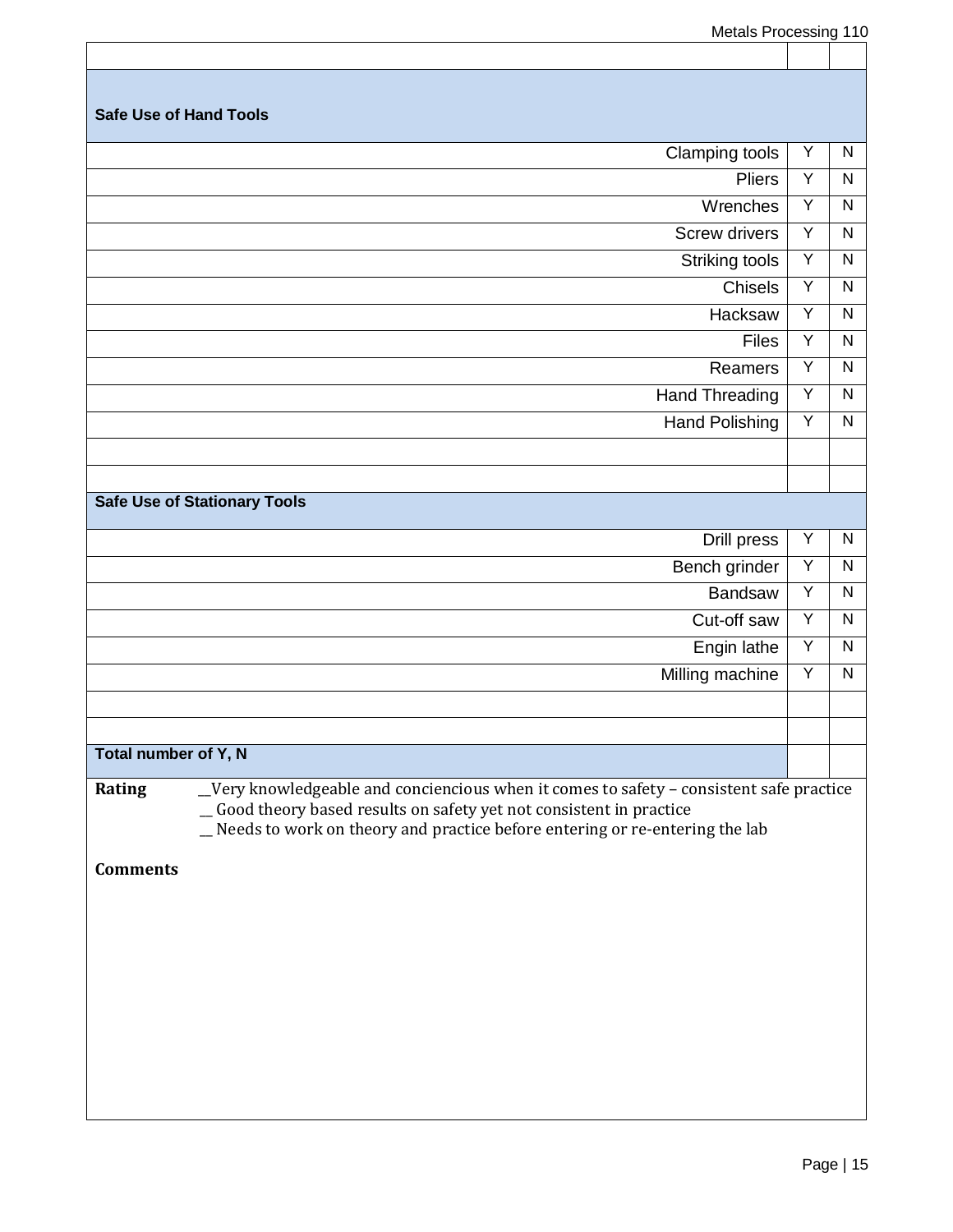### **Unit of Study: Bench Work**

**Bench Work:** This unit will introduce students to skills required in the use of hand tools and various power tools. These skills may be used in the performance of tasks such as blue print reading, measurement, layout, sawing, drilling, hand filing and finishing, threading and tapping of bolts and holes, hand polishing, and assembly and disassembly mechanical projects.

### **Look fors:**

### **Students can:**

- Read drawings that are dimensioned in fractional inches, decimal inches, and in metric units
- Interpret and explain information found on a typical mechanical drawing
- Use tolerance information in the production of an acceptable part
- Measure to 1/64"(0.5 mm) with a steel rule
- Measure to 0.0001" (0.002 mm) using a micrometer
- Measure to 0.001 (0.02 mm) using vernier measuring tools
- Measure angles
- Identify and use different gages, dial gages, and various helper measuring tools found in a shop
- Explain why layout is needed
- Identify common layout tools
- Make basic layouts
- Identify commonly used machine shop hand tools
- Select appropriate hand tools and demonstrated their use
- Safely operate drilling equipment
- Calculate correct speeds and feeds for drilling operations

| <b>Curriculum Outcomes</b>                                                                                                                                                                                                                                    | <b>Suggestions for Teaching and Learning</b>                                                                                                                                                                                                                                                                                                                                                                                                                                                                                                                                                                                                                                                                                |
|---------------------------------------------------------------------------------------------------------------------------------------------------------------------------------------------------------------------------------------------------------------|-----------------------------------------------------------------------------------------------------------------------------------------------------------------------------------------------------------------------------------------------------------------------------------------------------------------------------------------------------------------------------------------------------------------------------------------------------------------------------------------------------------------------------------------------------------------------------------------------------------------------------------------------------------------------------------------------------------------------------|
| 2.1. Students become<br>proficient in converting from<br>fractional inch to decimal<br>inch and then to the metric<br>system.                                                                                                                                 | <b>Lesson Suggestions:</b><br>This unit requires that students receive instruction in four key machining areas:<br>understanding drawings, measurement, layout and hand tool use. This unit<br>provides an opportunity to introduce the basic concepts and skills related to<br>these four areas. Hands-on practice is essential.<br><b>Understanding Drawings</b>                                                                                                                                                                                                                                                                                                                                                          |
| 2.2<br>Students demonstrate<br>use of the steel rule,<br>calipers, micrometer,<br>dial indicators, and<br>angle measurement<br>devices.<br>Students demonstrate<br>use of comparative<br>measurement tools<br>(telescopic gauges,<br>inside/outside calipers, | Introduce understanding drawings by creating a lesson based on the<br>material in sections 3.1, 3.2, 3.4, and 3.7 of "Machining Fundamentals"<br>Examples of drawings that students can practice with can be found on<br>$\bullet$<br>pages 27 to 37 of the instructor's manual.<br>Provide students with simple objects and have them create a "shop"<br>$\bullet$<br>drawing of that object. (Technology can be used if available)<br>Explain the basic principles of dimensioning and the use of tolerances<br>$\bullet$<br>on drawings.<br>Explain the importance of parts being made as presented in the<br>$\bullet$<br>drawing and the need for enough detail to ensure that all features are<br>machined correctly. |
| $etc.$ )<br>2.3 Students understand<br>and interpret orthographic<br>and isometric drawings.<br>2.5 Students demonstrate<br>simple layout steps<br>applicable to a project.                                                                                   | Measuring<br>Have students examine and handle a variety of measuring instruments<br>$\bullet$<br>including the steel rule, micrometer, vernier caliper, dial caliper, digital<br>caliper, height gage, and bevel protractor -as available.<br>Demonstrate the use and application of each of the above tools to the<br>$\bullet$<br>students either individually, in groups, or as whole class instruction.<br>Information on how to read the various scales, including verniers, can<br>be found in sections 4.1 to 4.3 of "Machining Fundamentals".                                                                                                                                                                       |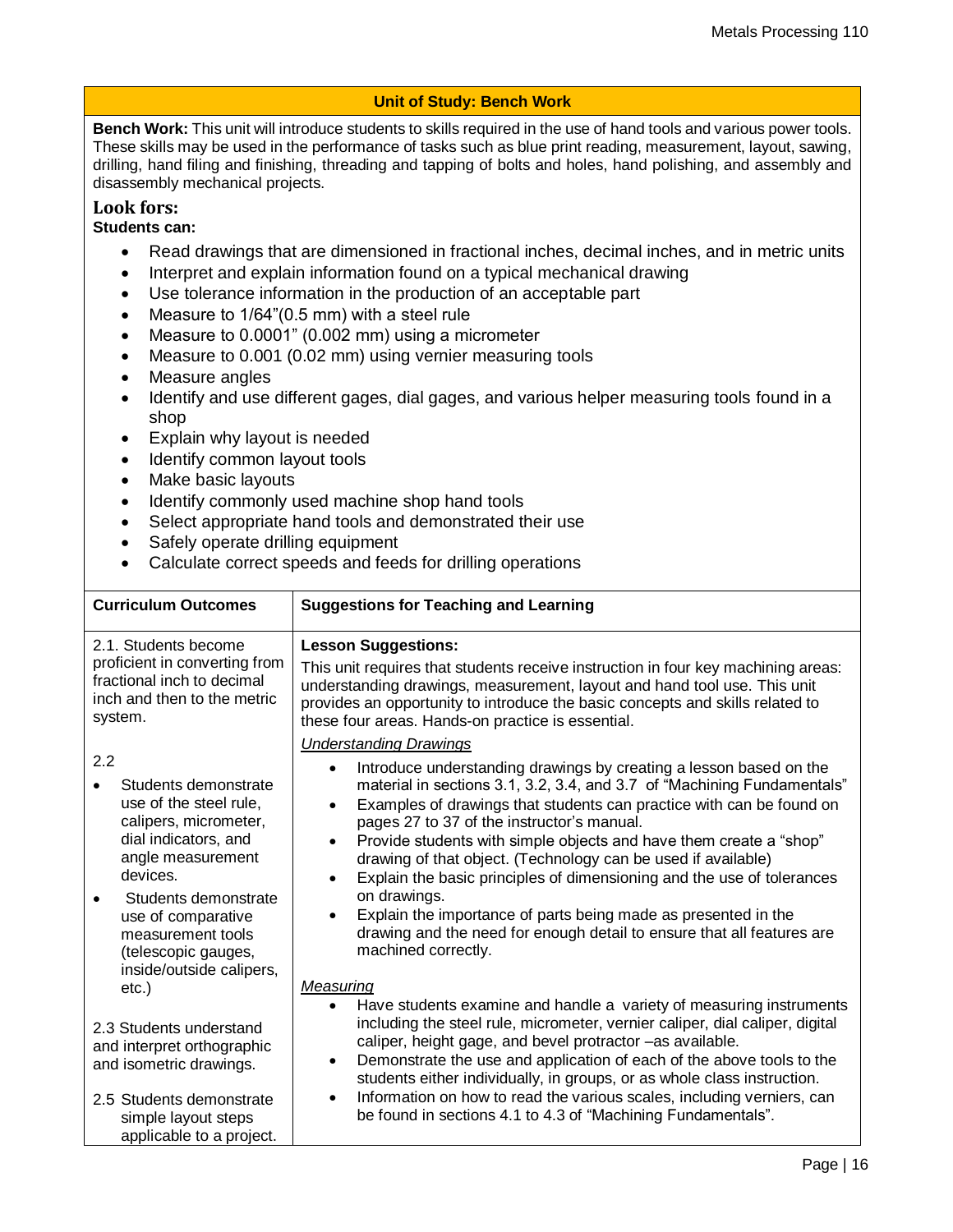|  | <b>Metals Processing 110</b> |  |
|--|------------------------------|--|
|--|------------------------------|--|

| 3.1 Students identify/select<br>appropriate hand tools for<br>metal working processes.<br>3.2 Students employ hand<br>tools to perform<br>fundamental metal working<br>processes. | Practice exercises for reading various measurement devices can be<br>$\bullet$<br>found in text book. Blackline masters for practice are found in the<br>instructor's manual.<br>Have students practice measuring various objects with different<br>$\bullet$<br>instruments. Students will need practice in both manipulating the<br>measuring device and in interpreting the results. Students should try to<br>produce consistent repeatable results.<br>Explain how to select an appropriate measuring device based on usage<br>$\bullet$<br>and precision required.                                                                                                                                                                                                                                                                                                                                                                                                                                                                                                                           |
|-----------------------------------------------------------------------------------------------------------------------------------------------------------------------------------|----------------------------------------------------------------------------------------------------------------------------------------------------------------------------------------------------------------------------------------------------------------------------------------------------------------------------------------------------------------------------------------------------------------------------------------------------------------------------------------------------------------------------------------------------------------------------------------------------------------------------------------------------------------------------------------------------------------------------------------------------------------------------------------------------------------------------------------------------------------------------------------------------------------------------------------------------------------------------------------------------------------------------------------------------------------------------------------------------|
| 3.3 Students apply<br>appropriate tool<br>maintenance procedures.<br>4.1 Students understand<br>and demonstrate the safe<br>use of drills and drilling<br>equipment.              | Layout<br>Explain the use of layout lines and why they are important to use in<br>$\bullet$<br>machining.<br>Demonstate the proper application of layout bluing -or equivalent.<br>$\bullet$<br>Demonstrate the use of simple layout tools such as scribers, squares,<br>$\bullet$<br>protractors, surface gages, etc.<br>Give students a simple drawing and have them layout the appropriate<br>$\bullet$<br>lines on a practice piece.<br>Section 5.1 to 5.4 of the text can be used as a resource.<br>$\bullet$<br><b>Hand Tool Use</b><br>Show students various hand tools that are available in the shop, and<br>$\bullet$<br>explain the safe care and use of these tools.<br>Show how to select hand tools according to the project/job that needs<br>$\bullet$<br>to be accomplished.<br>All students should see a demonstration of proper sawing (hack saw)<br>$\bullet$<br>and filing techniques.<br>Reference material can be found in chapter 6 of "Fundamentals of<br>$\bullet$<br>Machining"<br>Demonstrate the safe use of drilling machines and the proper selection<br>of drills. |
|                                                                                                                                                                                   | <b>Skills Practice:</b><br>As each area above is studied, students will need opportunities to practice new<br>skills. Both the text book and instructor's resource contain practice material.<br>Hand skills such as filing, layout, drilling, and sawing can be practiced in most<br>shops. Students will benefit the most by completing a project that required them<br>to utilize all of their new skills. Suggest projects include:<br><b>Drill Gage Project</b><br>Rolling Die Project<br><b>Tapping Plate Project</b><br>*see Appendix C for a list of project suggestions.                                                                                                                                                                                                                                                                                                                                                                                                                                                                                                                  |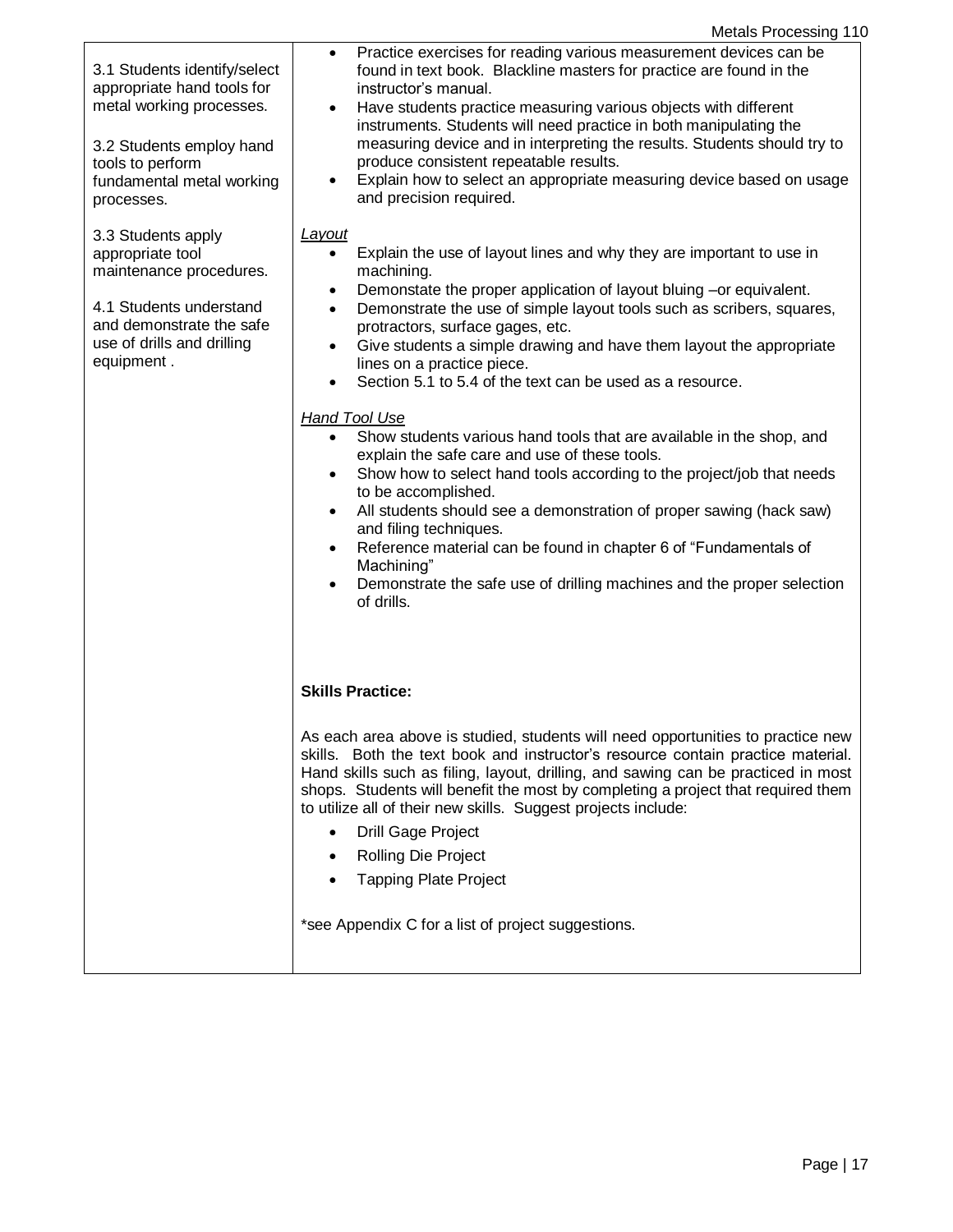### **Unit of Study: Machine Work**

**Machine Work:** This unit will introduce students to skills required in the use of metal working machine tools with a primary focus on the metal lathe. Students will develop the necessary theoretical knowledge and practical skills needed to complete basic projects requiring the use of machine tools. Projects will focus on developing fundamental skills in the operation of the metal lathe and in the basic use of the milling machine. Other support machines such as the bench grinder, cut-off saw, and drill press will be addressed as necessary for the completion of projects.

### **Look fors:**

### **Students can:**

- Safely operate sawing and cut-off machines
- Safely use a bench grinder
- Describe how a lathe operates
- Identify the major components of a lathe
- Safely and correctly operate a lathe to perform basic lathe operations
- Sharpen lathe cutting tools
- Safely and correctly use a milling machine to perform basic precision milling operations
- Select and use correct mathematical formulae to determine machine feeds and speeds

| 4.1 Students understand<br><b>Lesson Suggestions:</b><br>and demonstrate the<br>This unit requires that students receive instruction in the use of basic metal working<br>safe use of drills and<br>machines. Students will be required to prepare stock using a cut-off machine,<br>drilling equipment.<br>perform some basic grinding operations (sharpening, shaping, or de-burring),<br>operate a drill press, operate a milling machine, and operate a lathe. A project<br>should be chosen that allows for the use of all of the above tools. Hands-on<br>practice is essential.<br>4.2 Students recognize and<br>demonstrate basic grinding<br>skills.<br><b>Cut-off Saws</b><br>A lesson introducing the theory of cut-off saws can utilize information found<br>4.3 Students use<br>in Chapter 12 of the text. Instructors should select information that is<br>appropriate techniques in<br>relevant to the equipment found in their shops. At a minimum material<br>operating cut off saws and<br>should be covered that examines proper blade selection, determination of<br>band saw machines.<br>cutting speeds and feeds, and safe/efficient work holding strategies for<br>various material shapes.<br>4.4 Students understand<br>A whole class or small group demonstration could be used to illustrate safe<br>and demonstrate safe use<br>and proper use of the machine.<br>of the engine lathe.<br>Students should have the opportunity to prepare their own stock for the<br>$\bullet$<br>project they are working on.<br>4.5 Students understand<br>and demonstrate safe use<br>Grinding<br>of the milling machines.<br>A lesson introducing the theory and safe operation of a bench grinder can<br>be prepared by using selected material from Chapter 11 of the text.<br>Information concerning the sharpening of HSS lathe cutter bits can be<br>found in chapter 13 of the text.<br>Instructor could demonstrate how to test a grinding wheel for fracture and<br>$\bullet$<br>how to properly mount the wheel.<br>Instructor could demonstrate how to shape and sharpen a HSS lathe cutter<br>$\bullet$<br>bit from a blank piece. Students could then create and/or sharpen cutter<br>bits for their own use in the shop. | <b>Curriculum Outcomes</b> | <b>Suggestions for Teaching and Learning</b>                                      |  |  |  |
|--------------------------------------------------------------------------------------------------------------------------------------------------------------------------------------------------------------------------------------------------------------------------------------------------------------------------------------------------------------------------------------------------------------------------------------------------------------------------------------------------------------------------------------------------------------------------------------------------------------------------------------------------------------------------------------------------------------------------------------------------------------------------------------------------------------------------------------------------------------------------------------------------------------------------------------------------------------------------------------------------------------------------------------------------------------------------------------------------------------------------------------------------------------------------------------------------------------------------------------------------------------------------------------------------------------------------------------------------------------------------------------------------------------------------------------------------------------------------------------------------------------------------------------------------------------------------------------------------------------------------------------------------------------------------------------------------------------------------------------------------------------------------------------------------------------------------------------------------------------------------------------------------------------------------------------------------------------------------------------------------------------------------------------------------------------------------------------------------------------------------------------------------------------------------------------------------------------------------------------------------------|----------------------------|-----------------------------------------------------------------------------------|--|--|--|
|                                                                                                                                                                                                                                                                                                                                                                                                                                                                                                                                                                                                                                                                                                                                                                                                                                                                                                                                                                                                                                                                                                                                                                                                                                                                                                                                                                                                                                                                                                                                                                                                                                                                                                                                                                                                                                                                                                                                                                                                                                                                                                                                                                                                                                                        |                            |                                                                                   |  |  |  |
|                                                                                                                                                                                                                                                                                                                                                                                                                                                                                                                                                                                                                                                                                                                                                                                                                                                                                                                                                                                                                                                                                                                                                                                                                                                                                                                                                                                                                                                                                                                                                                                                                                                                                                                                                                                                                                                                                                                                                                                                                                                                                                                                                                                                                                                        |                            |                                                                                   |  |  |  |
| students practice this skill. This would give students an opportunity to use<br>the drill gage, if they had chosen to construct this project earlier.                                                                                                                                                                                                                                                                                                                                                                                                                                                                                                                                                                                                                                                                                                                                                                                                                                                                                                                                                                                                                                                                                                                                                                                                                                                                                                                                                                                                                                                                                                                                                                                                                                                                                                                                                                                                                                                                                                                                                                                                                                                                                                  |                            | Instructor could demonstrate how to sharpen a HSS drill bit and have<br>$\bullet$ |  |  |  |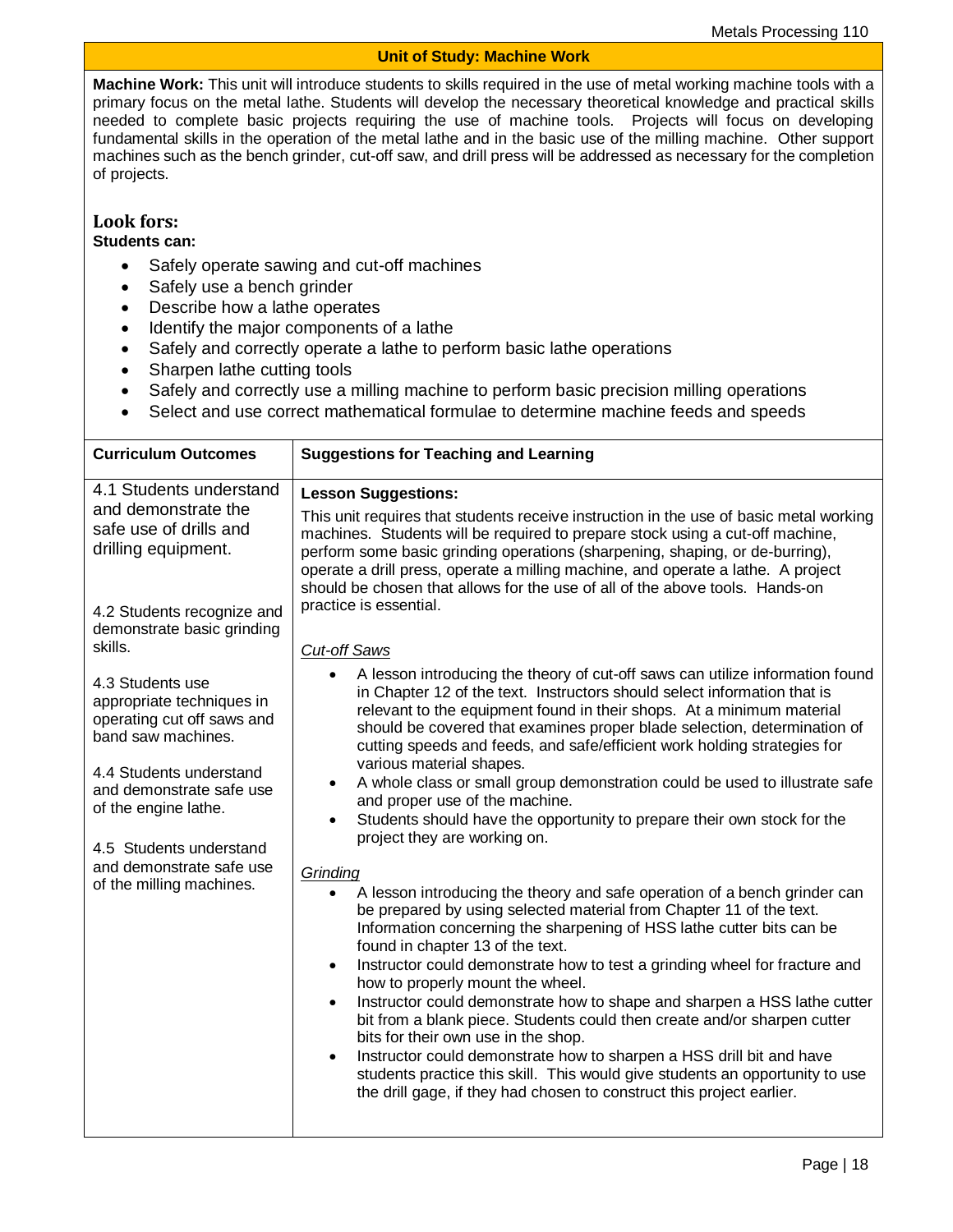| <b>Drill Press</b><br>A lesson introducing the theory and safe operation of a drill press can be<br>prepared by using selected materials from Chapter 10 of the text. This<br>chapter contains information about selecting the proper spindle speed<br>based on tooling and material. Students should be given an opportunity in<br>this lesson to practice finding appropriate feeds and speeds for drilling<br>operations.<br>A whole class or small group demonstration of how to adjust speeds and<br>$\bullet$<br>operate the drill press safely could be done.<br>There are several online videos available (see Appendix A) that could<br>$\bullet$<br>supplement instruction.                                                                                                                                                                                                                                                                                                                                                                                                                                                                                                                                                                          |
|----------------------------------------------------------------------------------------------------------------------------------------------------------------------------------------------------------------------------------------------------------------------------------------------------------------------------------------------------------------------------------------------------------------------------------------------------------------------------------------------------------------------------------------------------------------------------------------------------------------------------------------------------------------------------------------------------------------------------------------------------------------------------------------------------------------------------------------------------------------------------------------------------------------------------------------------------------------------------------------------------------------------------------------------------------------------------------------------------------------------------------------------------------------------------------------------------------------------------------------------------------------|
| <b>Metal Lathe</b><br>Whole class or small group instruction can be used to introduce students<br>$\bullet$<br>to the lathe. Students should be given the opportunity to practice<br>identifying and using the different controls of the lathe.<br>Students should be given the opportunity to practice basic lathe operations<br>$\bullet$<br>such as facing, plain turning, drilling, boring, and taper turning. A whole<br>class or group demonstration can be used to introduce each of these<br>operations. Students should see the procedures used from setup to finish<br>including selection of work holding devices, tooling and calculation of feeds<br>and speeds. Simple plans for practice items can be found in Section 2 -<br>Lathe Competency- of Machining Projects.<br>A series of lessons should be prepared to cover operations as needed for<br>$\bullet$<br>the completion of a selected lathe project. Chapters 13 to 15 of the<br>textbook contain information on lathe work. Selected sections of the text<br>can be chosen to form a base for the theory component of each lesson. **If<br>a project is chosen from Machining Projects, a list of correlating text book<br>sections is included with the operations list provided.** |
| <b>Milling Machine</b><br>Whole class or small group instruction can be used to introduce students<br>to the milling machine. Students should be given the opportunity to<br>practice identifying and using the different controls of the milling machine.<br>Milling machines will not be treated in the same depth as lathes. Basic<br>operations such as facing, drilling, and slotting may be required for some<br>of the selected projects. Where appropriate, students should see a<br>demonstration of these operations.<br>Chapters 17 and 18 of the text book contain material that can be used to<br>prepare lessons covering the theory of operation of milling machines. The<br>focus should be on vertical milling machines for this curriculum.                                                                                                                                                                                                                                                                                                                                                                                                                                                                                                  |
| <b>Skills Practice:</b>                                                                                                                                                                                                                                                                                                                                                                                                                                                                                                                                                                                                                                                                                                                                                                                                                                                                                                                                                                                                                                                                                                                                                                                                                                        |
| As each area above is studied, students will need opportunities to practice new skills.<br>Both the text book and instructor's resource contain practice material. This unit of<br>study covers the used of several different machine tools with an emphasis on metal<br>lathes. In order to get the most from this unit, projects should be chosen that require,<br>or can use, most of these machines. The following are some suggested projects:                                                                                                                                                                                                                                                                                                                                                                                                                                                                                                                                                                                                                                                                                                                                                                                                            |
| Spring Center (tapping guide)<br>$\bullet$<br><b>Nested Scribe</b>                                                                                                                                                                                                                                                                                                                                                                                                                                                                                                                                                                                                                                                                                                                                                                                                                                                                                                                                                                                                                                                                                                                                                                                             |
| Ball Peen Hammer ** advanced**                                                                                                                                                                                                                                                                                                                                                                                                                                                                                                                                                                                                                                                                                                                                                                                                                                                                                                                                                                                                                                                                                                                                                                                                                                 |
| Deburring Tool **advanced**                                                                                                                                                                                                                                                                                                                                                                                                                                                                                                                                                                                                                                                                                                                                                                                                                                                                                                                                                                                                                                                                                                                                                                                                                                    |
| Gravity Center Punch ** advanced**                                                                                                                                                                                                                                                                                                                                                                                                                                                                                                                                                                                                                                                                                                                                                                                                                                                                                                                                                                                                                                                                                                                                                                                                                             |
| Tap Wrench                                                                                                                                                                                                                                                                                                                                                                                                                                                                                                                                                                                                                                                                                                                                                                                                                                                                                                                                                                                                                                                                                                                                                                                                                                                     |
| <b>Center Punch</b>                                                                                                                                                                                                                                                                                                                                                                                                                                                                                                                                                                                                                                                                                                                                                                                                                                                                                                                                                                                                                                                                                                                                                                                                                                            |
|                                                                                                                                                                                                                                                                                                                                                                                                                                                                                                                                                                                                                                                                                                                                                                                                                                                                                                                                                                                                                                                                                                                                                                                                                                                                |
| *see Appendix C for a list of project suggestions.                                                                                                                                                                                                                                                                                                                                                                                                                                                                                                                                                                                                                                                                                                                                                                                                                                                                                                                                                                                                                                                                                                                                                                                                             |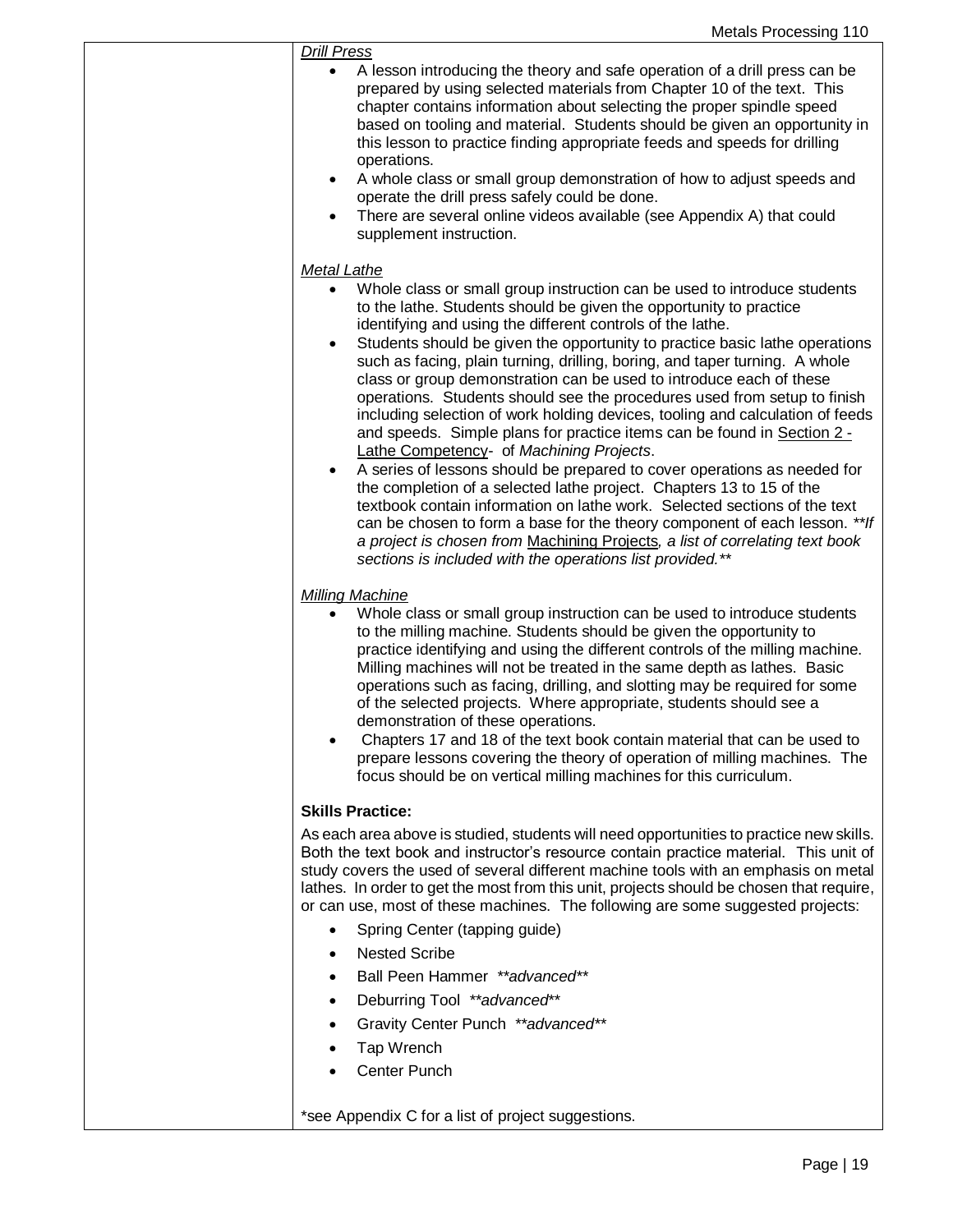#### **Unit of Study: Career Research**

**Careers:** This unit will introduce students to various career opportunities available in the metals processing industry. It is expected that students will gain an understanding of education requirements and future job prospects in the industry.

### **Look fors:**

**Students can:**

- Identify various careers possible in the metals processing industry
- Demonstrate an understanding of the essential skills necessary to work in this industry
- Demonstrate an understanding of the apprenticeship, post secondary, and training options available

| <b>Curriculum Outcomes</b>                                                                                                                                               | <b>Suggestions for Teaching and Learning</b>                                                                                                                                                                                                                                                                                                                                                                                                                                                                                                                                                                                                                                                                                                                                                                                                                                                                                                                                                                                                                                                                                                                                                                                                                                                                                                                                                                                                                                                                                                                                                                                                     |  |  |  |
|--------------------------------------------------------------------------------------------------------------------------------------------------------------------------|--------------------------------------------------------------------------------------------------------------------------------------------------------------------------------------------------------------------------------------------------------------------------------------------------------------------------------------------------------------------------------------------------------------------------------------------------------------------------------------------------------------------------------------------------------------------------------------------------------------------------------------------------------------------------------------------------------------------------------------------------------------------------------------------------------------------------------------------------------------------------------------------------------------------------------------------------------------------------------------------------------------------------------------------------------------------------------------------------------------------------------------------------------------------------------------------------------------------------------------------------------------------------------------------------------------------------------------------------------------------------------------------------------------------------------------------------------------------------------------------------------------------------------------------------------------------------------------------------------------------------------------------------|--|--|--|
| 5.1 Students identify<br>what carreer<br>opportunities may be<br>available to them based<br>on current & future<br>studies.                                              | <b>Lesson Suggestions:</b><br><b>Career Options Assignment</b><br>Go to http://www.jobbank.gc.ca/home-eng.do?lang=eng this is the job bank<br>main page, then look for the links for Career Explorations to the Right hand side<br>of the main page. Research career definitions or job descriptions for machinists<br>or manufacturing/processing industries.                                                                                                                                                                                                                                                                                                                                                                                                                                                                                                                                                                                                                                                                                                                                                                                                                                                                                                                                                                                                                                                                                                                                                                                                                                                                                   |  |  |  |
| 5.2 Students identify the<br>cross-curricular skills<br>and knowledge they<br>must posess in order to<br>gain employment in the<br><b>Metals Processing</b><br>Industry. | By using your research compile your information in a word document. Include:<br>A job description<br>Statistics such as number employed in Canada, New Brunswick and<br>$\bullet$<br>local cities if available.<br>Pay scales for 3 regions of Canada, Province by province if available.<br>Job opportunities, job postings for 6 different provinces of Canada. Use<br>$\bullet$<br>Career Beacon http://www.careerbeacon.com to research jobs<br>Locate welding shops or related industries in our area and compare<br>$\bullet$<br>that with another region of Canada. You can use www.Canada 411.ca<br>to locate welding industries<br>Use the Job Bank site to explore apprenticeship requirements and<br>$\bullet$<br>licensing requirements for machinists.<br>What is the Red Seal program and how do you get a red seal?<br>$\circ$<br>Use the Employment and Social Development Canada website to<br>$\bullet$<br>explore Literacy and Essential Skills and Trades and Apprenticeship.<br>Under the Essential skills heading compare the Machinist trade<br>$\circ$<br>to one or two other trade areas, list what essential skills are the<br>same?<br>Under the Trades and Apprenticeship heading what grants are<br>$\circ$<br>available for trade areas?<br>Answer all the above areas using a reporting method; Prezi, Power Point,<br>Photo Storey, Audio file and/or a Word document. Organize your<br>information in a way that would be easy for someone other than you, to<br>read through and understand. You should approach this assignment as if<br>you were looking into a trade as a career option in the near future. |  |  |  |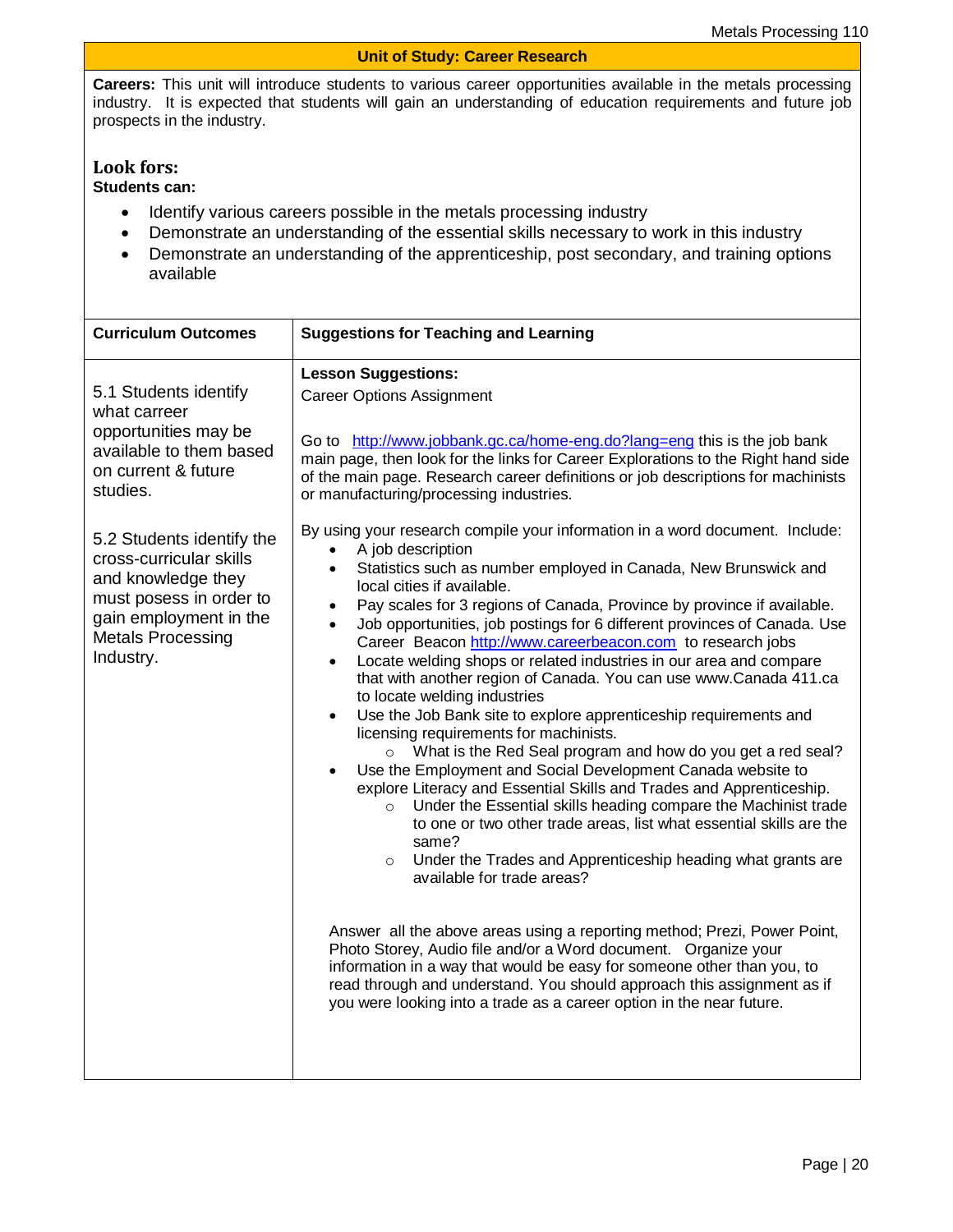### **Metals Processing 110**

**Assessment of Student Classroom/Lab Learning Skills** 

Student: \_\_\_\_\_\_\_\_\_\_\_\_\_\_\_\_\_\_\_\_\_\_\_\_ Teacher: \_\_\_\_\_\_\_\_\_\_\_\_\_\_\_\_\_\_\_\_

|                                                                     | <b>Criteria</b>                                                                                                 |                                                                                                                                            |                                                                                                               |                                                                                                                     |  |
|---------------------------------------------------------------------|-----------------------------------------------------------------------------------------------------------------|--------------------------------------------------------------------------------------------------------------------------------------------|---------------------------------------------------------------------------------------------------------------|---------------------------------------------------------------------------------------------------------------------|--|
|                                                                     | 4                                                                                                               | 3                                                                                                                                          | $\mathbf 2$                                                                                                   | 1                                                                                                                   |  |
| Attendance /<br><b>Promptness</b>                                   | Student is always<br>prompt and<br>regularly attends<br>classes.                                                | Student is late to<br>class once every<br>two weeks and<br>regularly attends<br>classes.                                                   | Student is late to<br>class more than<br>once every two<br>weeks and<br>regularly attends<br>classes.         | Student is late to<br>class more than<br>once a week<br>and/or has poor<br>attendance.                              |  |
| <b>Preparation</b>                                                  | Prepared for class<br>(theory and<br>practical).                                                                | Usually prepared<br>for class (theory<br>and practical).                                                                                   | Occasionally<br>prepared for class<br>(theory and<br>practical).                                              | Seldom or never<br>prepared for<br>class (theory<br>and practical).                                                 |  |
| Lab<br><b>Organization</b><br>and<br><b>Management</b>              | Maintains clean<br>work area. Assists<br>others when<br>necessary.                                              | Usually maintains<br>clean work area.<br>Sometimes<br>assists others.                                                                      | Seldom maintains<br>work area. Rarely<br>assists others.                                                      | Does not<br>maintain work<br>area. Never<br>assists others.                                                         |  |
| <b>Class</b><br><b>Participation</b><br>and<br><b>Communication</b> | Participates in all<br>classes. Questions<br>when uncertain to<br>ensure correct<br>procedures are<br>followed. | <b>Usually</b><br>participates<br>(theory and<br>practical).<br>Occasionally<br>asks for<br>clarification when<br>unsure of<br>procedures. | Occasionally<br>participates<br>(theory and<br>practical). Rarely<br>asks questions to<br>clarify procedures. | Little or no<br>participation<br>(theory and<br>practical).<br>Never asks<br>questions to<br>clarify<br>procedures. |  |
| <b>Behavior</b>                                                     | Student almost<br>never displays<br>disruptive behavior<br>during class.                                        | Student rarely<br>displays<br>disruptive<br>behavior during<br>class.                                                                      | <b>Student</b><br>occasionally<br>displays disruptive<br>behavior during<br>class.                            | Student<br>frequently<br>displays<br>disruptive<br>behavior during<br>class.                                        |  |
| <b>General Safety</b><br><b>Procedures</b>                          | Respects all safety<br>procedures.                                                                              | Usually respects<br>safety<br>procedures.                                                                                                  | Often ignores<br>safety procedures.                                                                           | Ignores safety<br>procedures.                                                                                       |  |
|                                                                     |                                                                                                                 |                                                                                                                                            |                                                                                                               | $Total---$                                                                                                          |  |

**Teacher Comments**: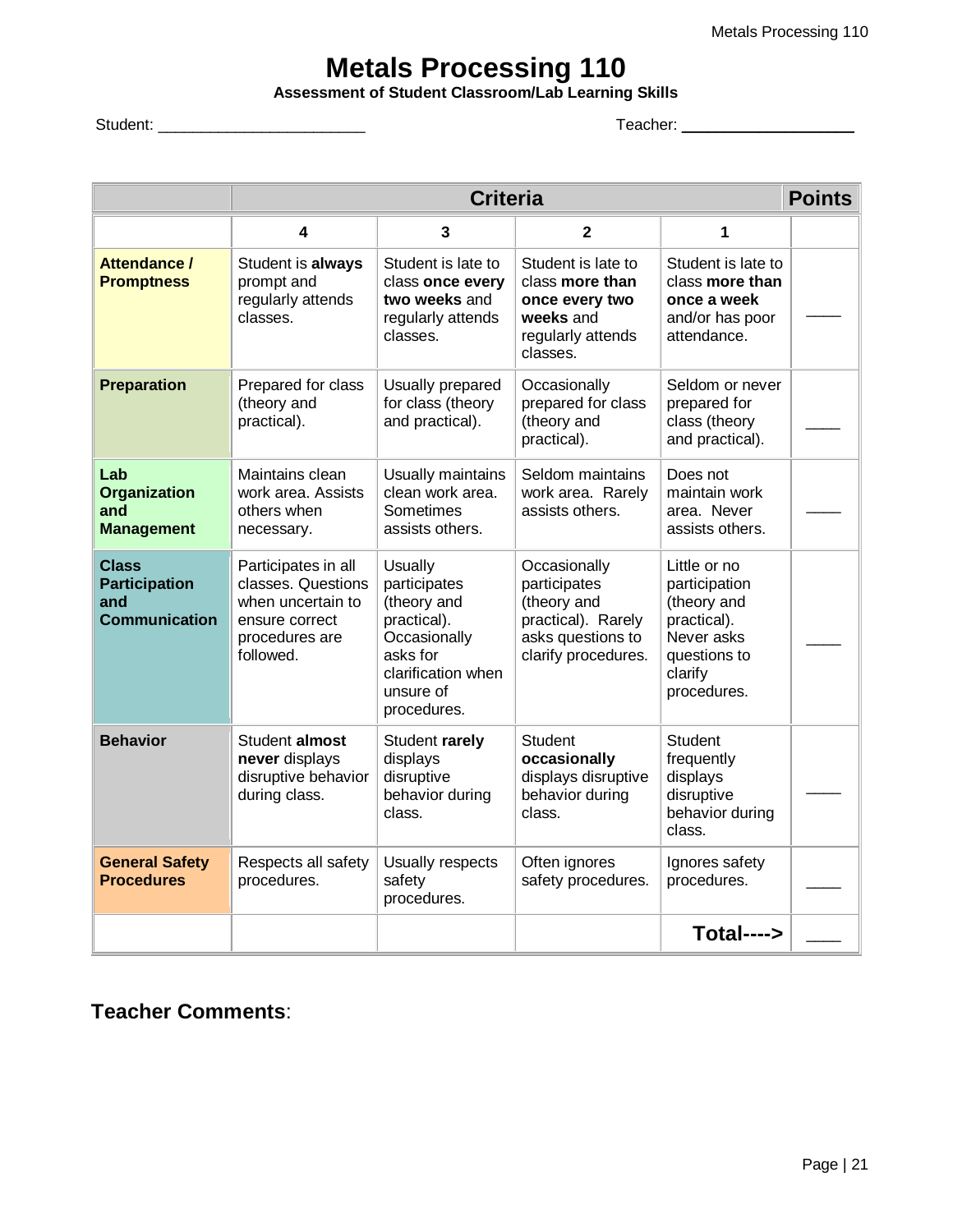# Appendices Appendix A: Potential Project Resources

The following is a list of potential sources of information to assist in designing and choosing hands-on projects for Metals Processing 110:

### **Web Resources**

### **(As with all web resources, you must preview any material you want to share with students as the content is not monitored by the EECD and can change from day to day.)**

### <https://portal.nbed.nb.ca/sites/techvoc/metalsprocessing/default.aspx>

Metals processing portal website hosted by the New Brunswick Department of Education.

### <http://www.projectsinmetal.com/>

This site provides free plans for projects. Registration is required.

### <http://thatlazymachinist.com/>

MARC L'ECUYER, a retired machine shop instructor, created this bilingual site that includes instructional videos and information on machine shop practice and the construction of basic projects.

### <http://www.tormach.com/resources.html>

This site contains machine shop learning resources provided by Tormach. Their focus is on CNC processes, but there are many videos and project ideas that can be applied to Metals Processing 110.

### <http://www.smithy.com/training-videos>

This site contains machine shop training videos about the lathe and milling machine produced by Smithy machine tools. Their focus is on the use of Smithy products, but the processes are applicable to other machines. Other resources including machining projects can be found on this site.

<http://www.jjjtrain.com/vms/>

Virtual machines shop training course.

### <https://techtv.mit.edu/collections/ehs-videos>

This is a collection of machine shop training videos available from MIT's techtv website. They cover both bench work and machine work.

### Print

*Machining Projects* by David O. Averyt, published by Goodheart-Wilcox Company, Inc.

This book contains plans and projects that are correlated with sections in the prescribed textbook.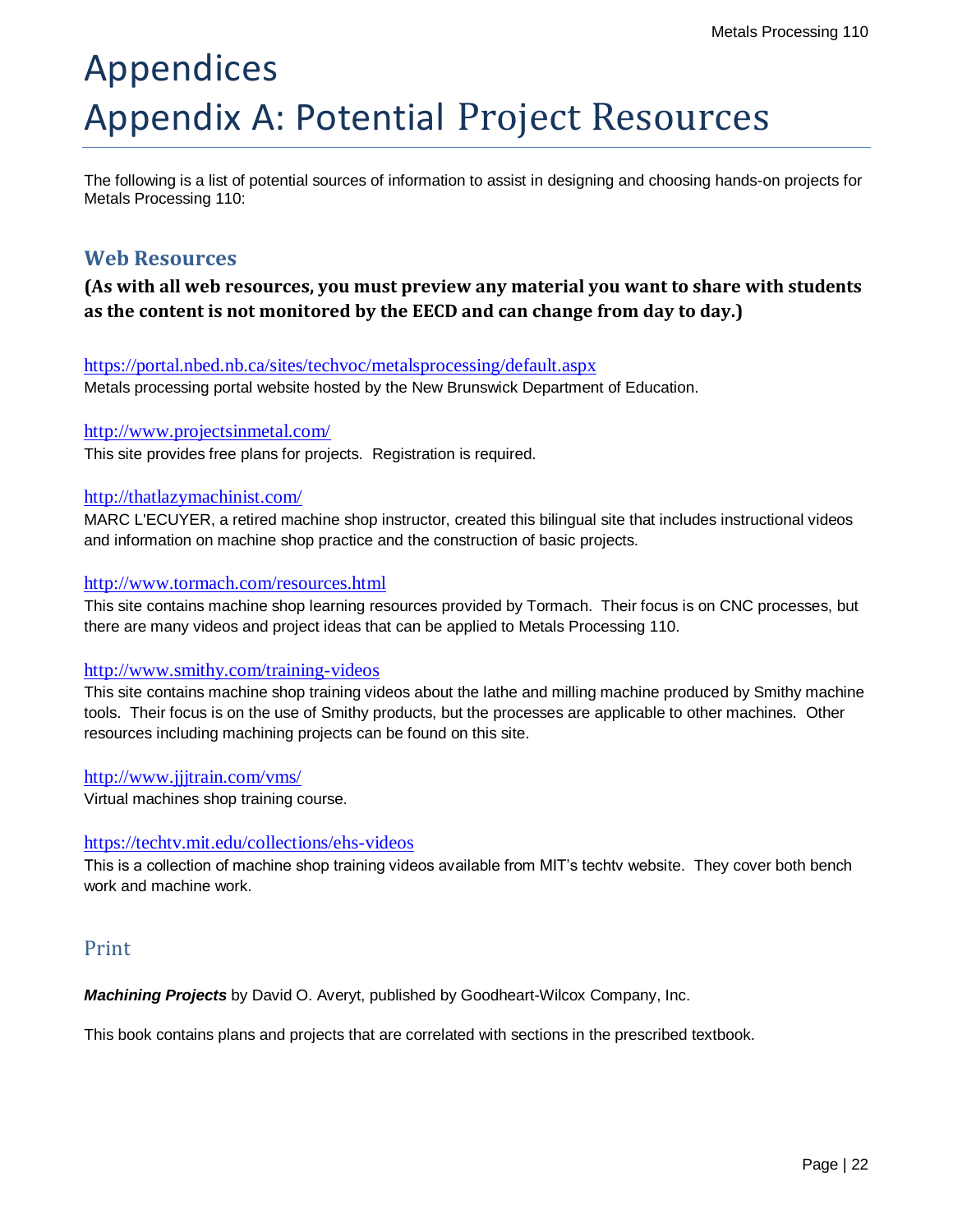# Appendix B: Supplementary Machining Reference Texts

The following is a list of supplementary reference texts that may help support instructors and students in Metals Processing 110:

### **References**

*Machinery's Handbook* published by Industrial Press Inc.

*Machinists' Ready Reference* published by Prakken Pulbications

**Shop Reference for Students and Apprentices** published by Industrial Press Inc.

*The Starrett Book for Student Machinists* published by The L.S. Starrett Company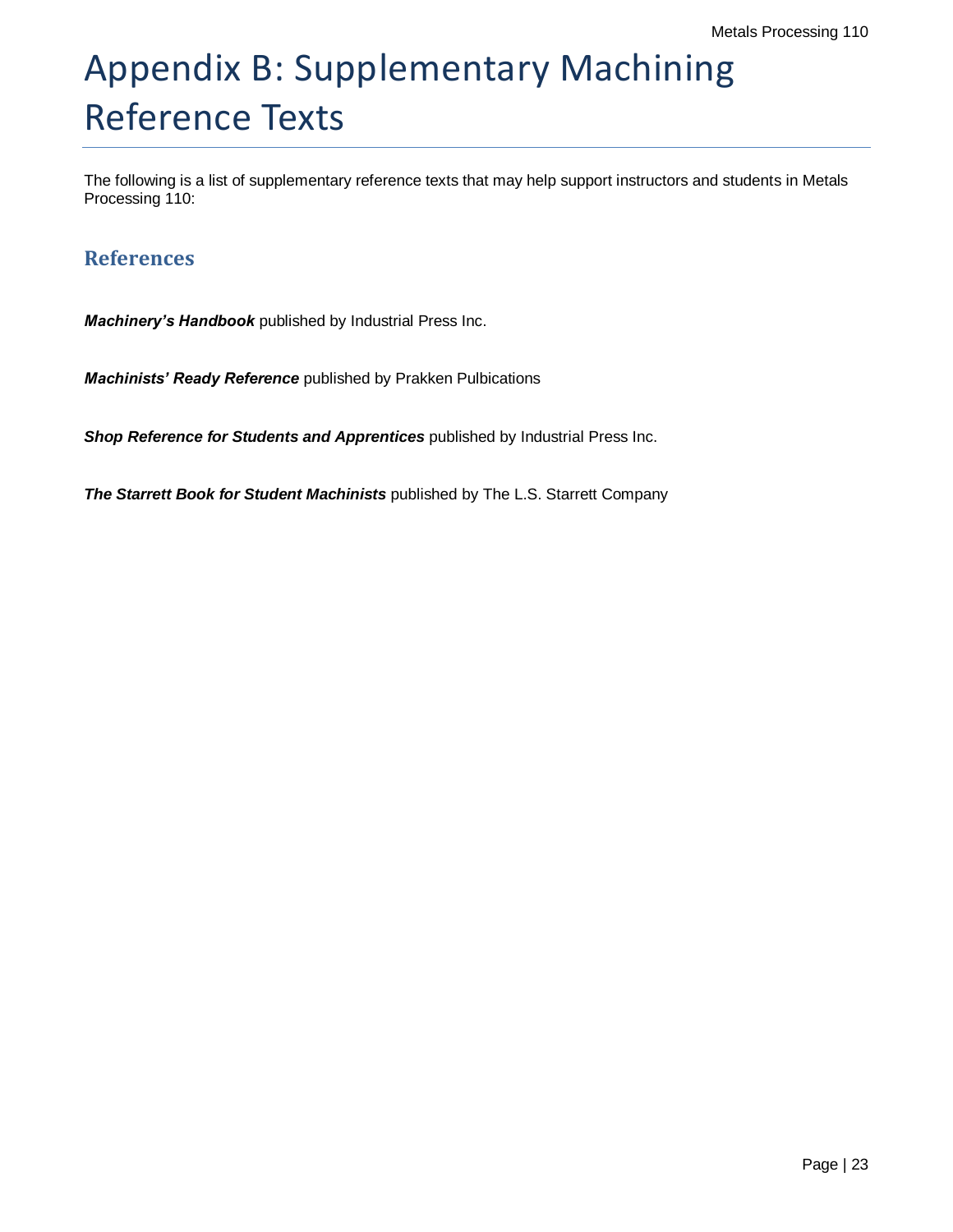# Appendix C: Suggested Projects

The following is a list of suggested projects to fulfill the hands-on component of Metals Processing 110:

(A more comprehensive collection of resources can be found in the Metals Processing portion of the Portal.)

| Project              | Plans and Information source (see appendix A for source details)      |  |  |  |  |
|----------------------|-----------------------------------------------------------------------|--|--|--|--|
| Drill Gage           | https://portal.nbed.nb.ca/sites/techyoc/metalsprocessing/default.aspx |  |  |  |  |
|                      | <b>Machining Projects by David O. Averyt</b>                          |  |  |  |  |
|                      | http://thatlazymachinist.com/                                         |  |  |  |  |
|                      |                                                                       |  |  |  |  |
|                      | That Lazy Machinist Youtube video of drill gage project               |  |  |  |  |
|                      | http://www.youtube.com/watch?v=mjfbliWT_5k                            |  |  |  |  |
|                      |                                                                       |  |  |  |  |
| <b>Rolling Die</b>   | https://portal.nbed.nb.ca/sites/techyoc/metalsprocessing/default.aspx |  |  |  |  |
| <b>Tapping Plate</b> | <b>Machining Projects by David O. Averyt</b>                          |  |  |  |  |
|                      | http://www.projectsinmetal.com/                                       |  |  |  |  |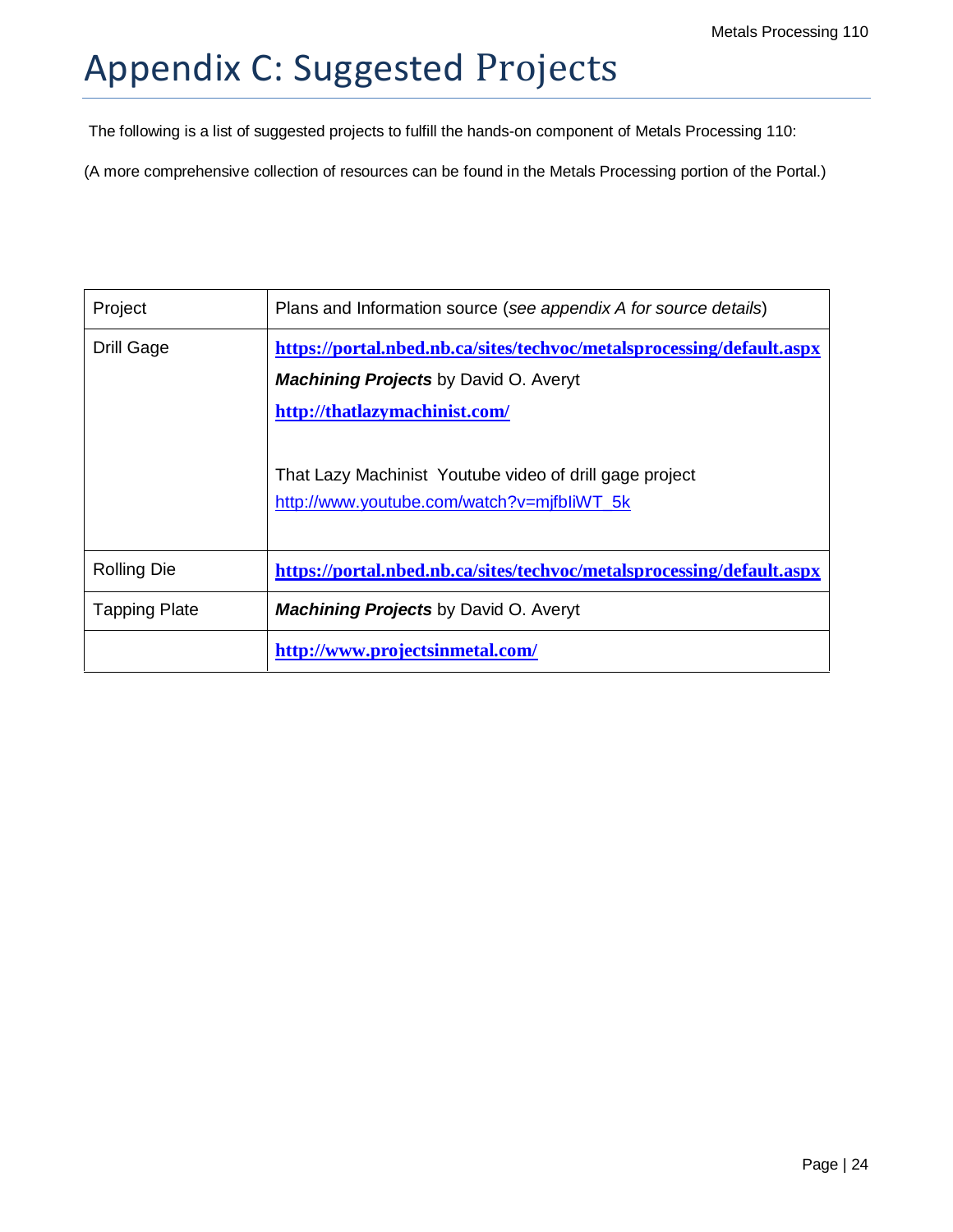### **Bench Work**

### **Machine Work**

| Project                     | Plans and Information source (see appendix A for source details)      |
|-----------------------------|-----------------------------------------------------------------------|
| <b>Spring Center</b>        | http://www.projectsinmetal.com/                                       |
| <b>Nested Scribe</b>        | http://www.projectsinmetal.com/                                       |
| <b>Ball Peen Hammer</b>     | <b>Machining Projects by David O. Averyt</b>                          |
| Deburring Tool              | <b>Machining Projects by David O. Averyt</b>                          |
| <b>Gravity Center Punch</b> | <b>Machining Projects by David O. Averyt</b>                          |
| Tap Wrench                  | <b>Machining Projects by David O. Averyt</b>                          |
| Center Punch                | https://portal.nbed.nb.ca/sites/techyoc/metalsprocessing/default.aspx |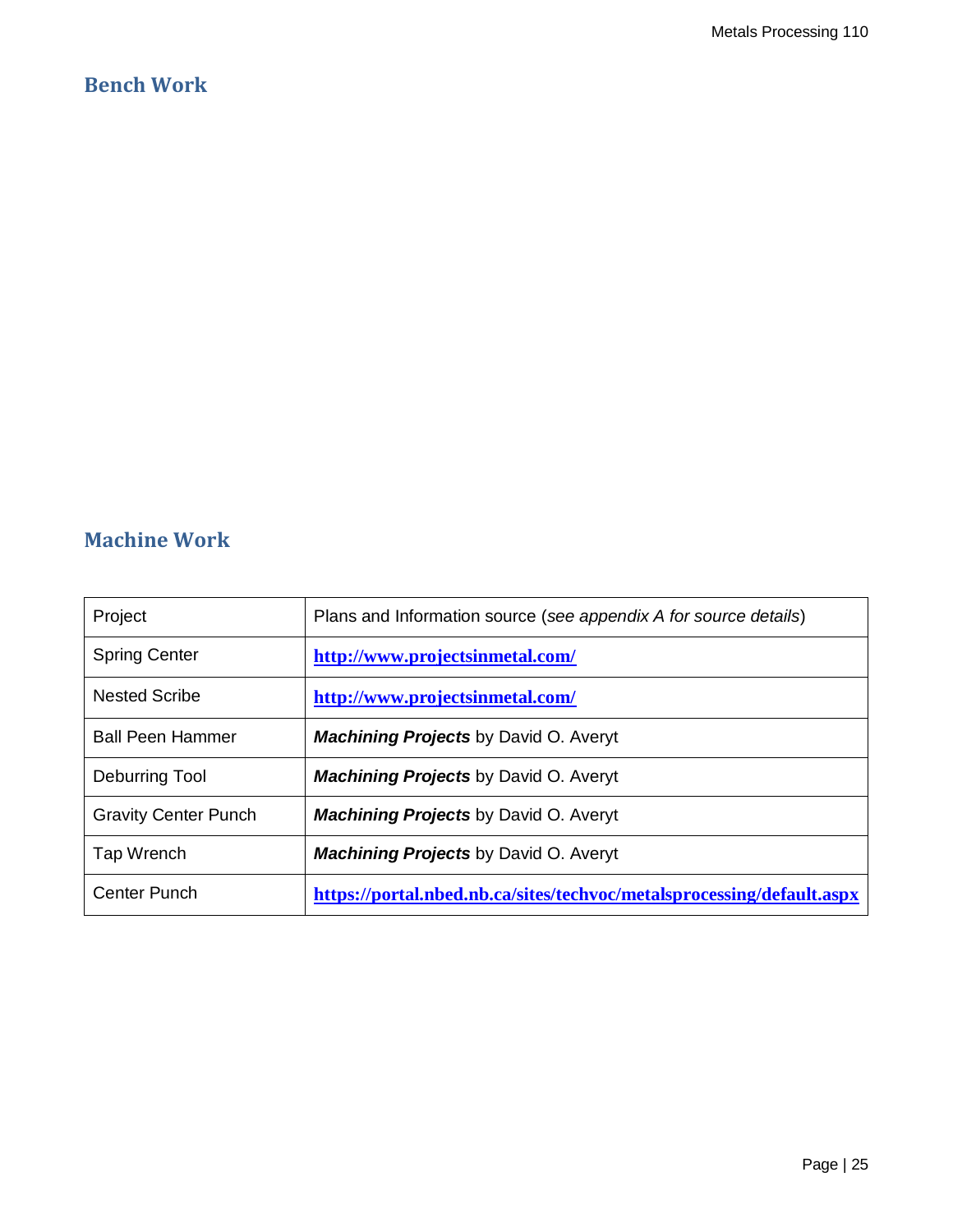# Appendix D: Sample Project

The following is a list of sample projects to fulfill the hands-on component of Metals Processing 110. Sources for complete details about the projects can be found in appendix C.

### **Drill Gage**

### **Sample Print**